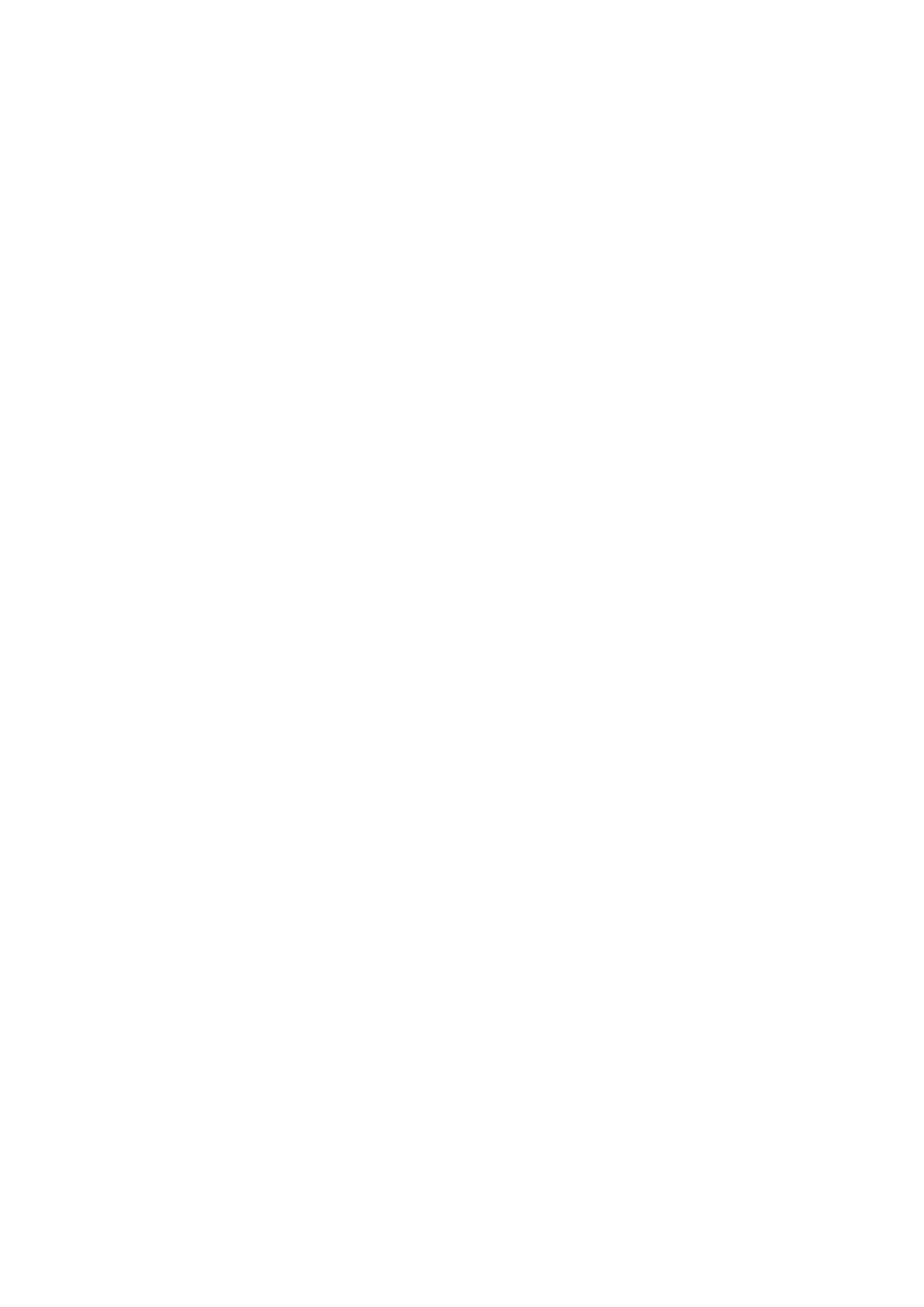# **TRANSPORTATION AND UTILITIES COMMITTEE**

| <b>Chair</b>           | Mr Shane King MP, Member for Kallangur                         |
|------------------------|----------------------------------------------------------------|
| <b>Deputy Chair</b>    | Mr Robert Molhoek MP, Member for Southport                     |
| <b>Members</b>         | Mr Jason Costigan MP, Member for Whitsunday                    |
|                        | Mr Matt McEachan MP, Member for Redlands                       |
|                        | Mr Linus Power MP, Member for Logan                            |
|                        | Mr Chris Whiting MP, Member for Murrumba                       |
|                        | Mr Duncan Pegg MP, Member for Stretton (replacement member for |
|                        | Estimates public hearing on 28 Jul 2016)                       |
| <b>Committee Staff</b> | Ms Kate McGuckin, Research Director                            |
|                        | Ms Rachelle Stacey, Principal Research Officer                 |
|                        | Ms Lisa Van Der Kley, Executive Assistant                      |
|                        | Ms Julie Fidler, Executive Assistant                           |
|                        |                                                                |
|                        |                                                                |
| <b>Contact Details</b> | <b>Transportation and Utilities Committee</b>                  |
|                        | <b>Parliament House</b>                                        |
|                        | <b>Cnr George and Alice Streets</b><br>Brisbane Qld 4000       |
|                        |                                                                |
| <b>Telephone</b>       | +61 7 3553 6633                                                |
| Fax                    | +67 7 3553 6639                                                |
| <b>Email</b>           | tuc@parliament.gld.gov.au                                      |
| Web                    | www.parliament.qld.gov.au/tuc                                  |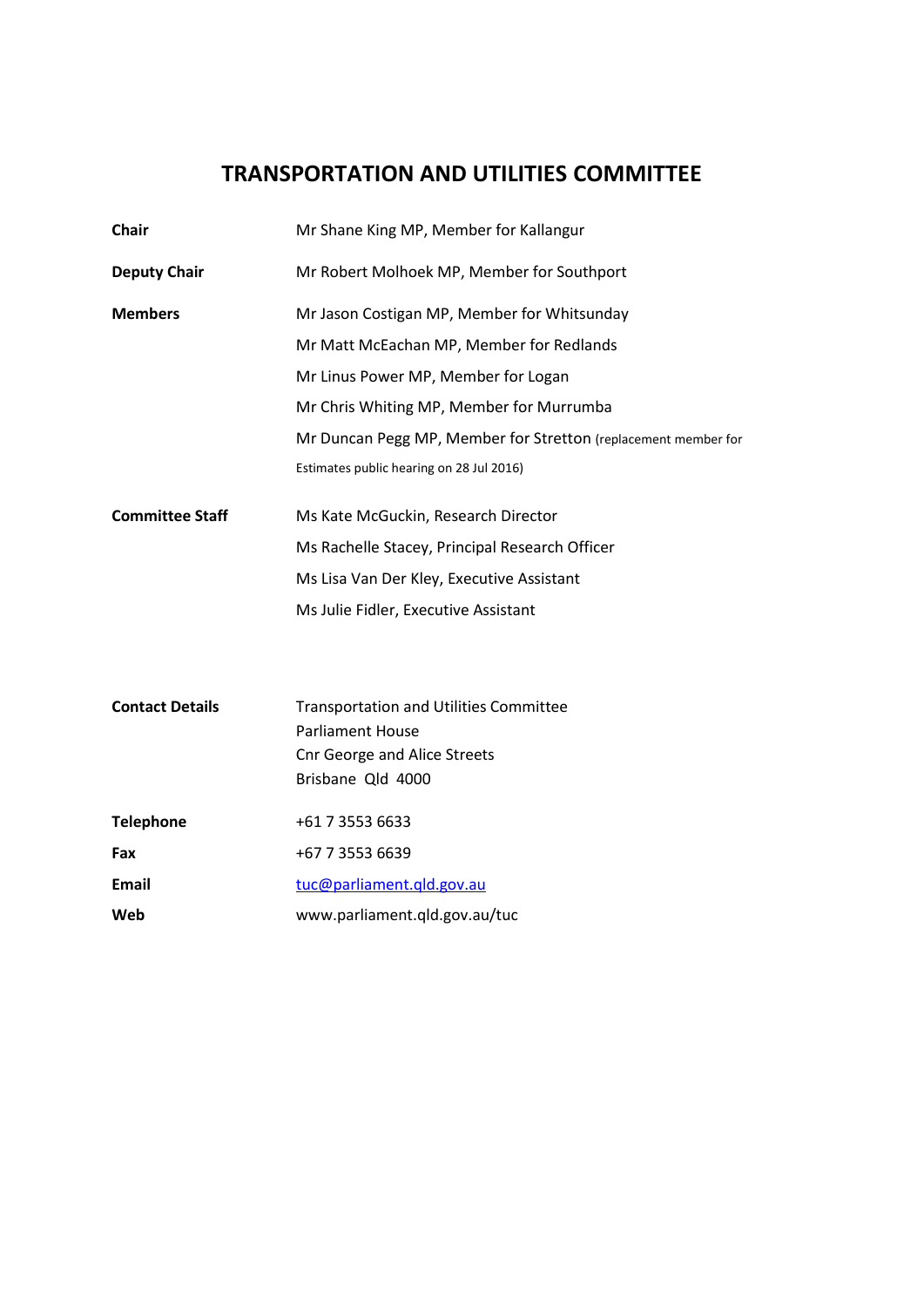# **Contents**

| 1.             |     |                                                                                            |  |
|----------------|-----|--------------------------------------------------------------------------------------------|--|
|                | 1.1 |                                                                                            |  |
|                | 1.2 |                                                                                            |  |
|                | 1.3 |                                                                                            |  |
| $\overline{2}$ |     |                                                                                            |  |
| 3              |     | Minister for Main Roads, Road Safety and Ports and Minister for Energy, Biofuels and Water |  |
|                | 3.1 |                                                                                            |  |
|                | 3.2 |                                                                                            |  |
|                | 3.3 |                                                                                            |  |
| 4              |     | Minister for Main Roads, Road Safety and Ports and Minister for Energy, Biofuels and Water |  |
|                |     |                                                                                            |  |
|                | 4.1 |                                                                                            |  |
|                | 4.2 |                                                                                            |  |
|                | 4.3 |                                                                                            |  |
|                | 4.4 |                                                                                            |  |
|                | 4.5 |                                                                                            |  |
| 5              |     |                                                                                            |  |
|                | 5.1 |                                                                                            |  |
|                | 5.2 |                                                                                            |  |
|                | 5.3 |                                                                                            |  |
|                | 5.4 |                                                                                            |  |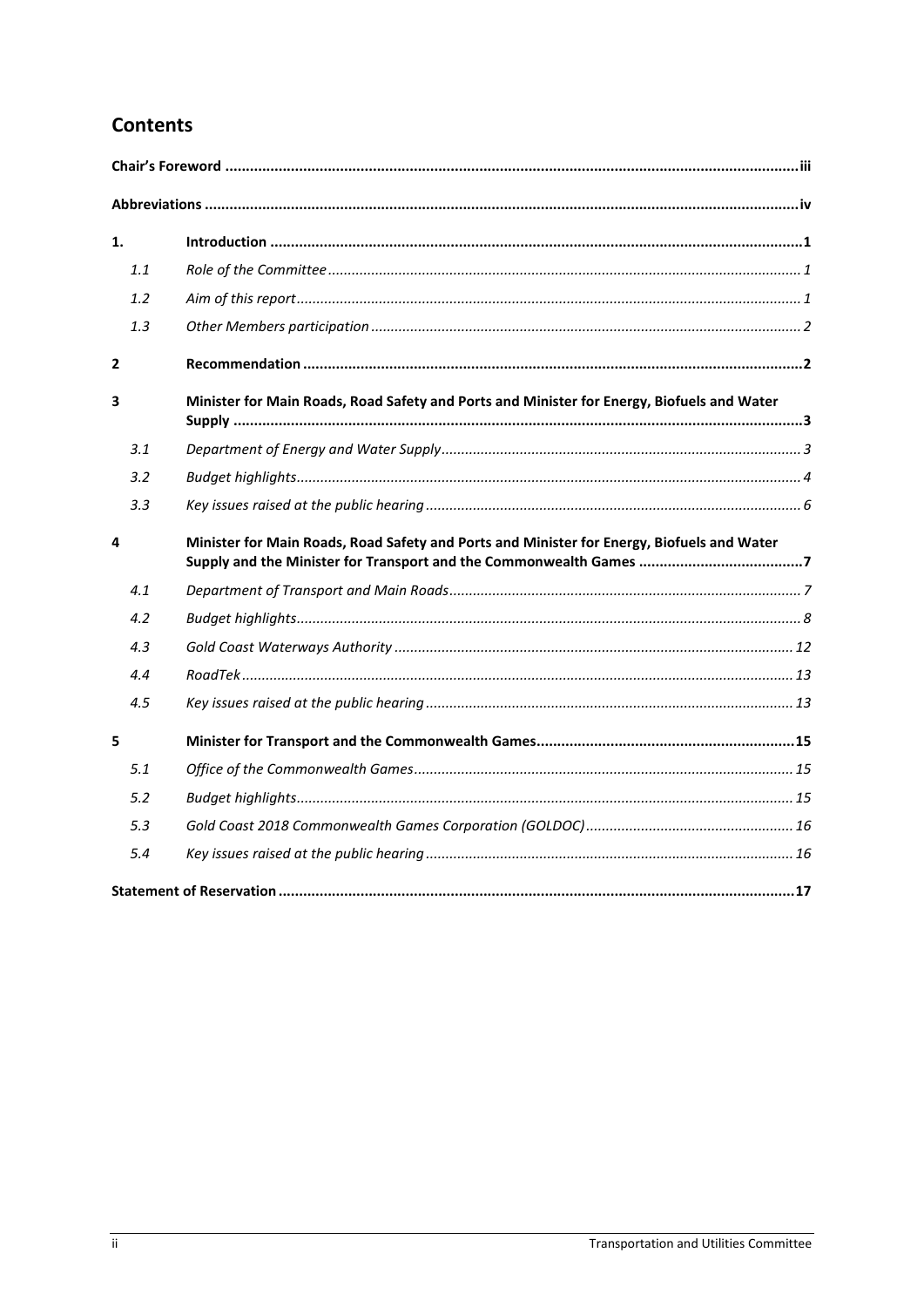# <span id="page-4-0"></span>**Chair's Foreword**

This report presents a summary of the Transportation and Utilities Committee's examination of the Budget Estimates for the 2016-17 financial year.

Consideration of the Budget Estimates allows for the public examination of both the responsible Minister and Chief Executive Officers of agencies within the Committee's portfolio area. This examination was undertaken through a process of questions on notice and public hearing.

The Committee has made one recommendation as follows:

 *that the proposed expenditure, as detailed in the Appropriation Bill 2016 for the Committee's areas of responsibility, be agreed to by the Legislative Assembly without amendment*.

On behalf of the Committee, I wish to thank each Minister and their departmental officers for their cooperation in providing information to the Committee throughout this process.

I would also like to thank the members of the Committee for their hard work and valuable contribution and the Committee's secretariat for their assistance and support through the process.

Shan King

Shane King MP **Chair**

August 2016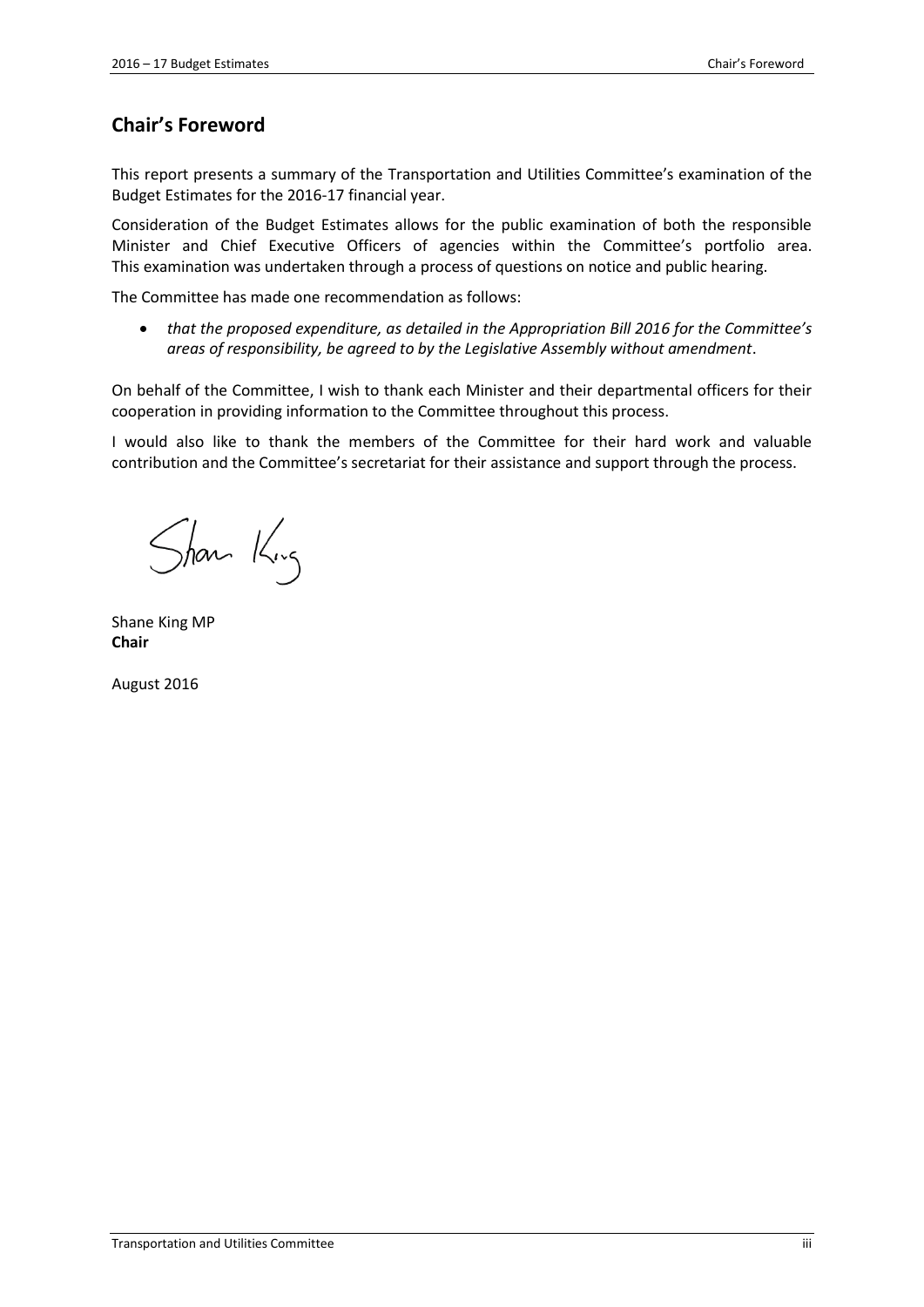# <span id="page-5-0"></span>**Abbreviations**

| <b>CS Energy</b>         | <b>CS Energy Limited</b>                |
|--------------------------|-----------------------------------------|
| <b>CSO</b>               | <b>Community Service Obligation</b>     |
| <b>DEWS</b>              | Department of Energy and Water Supply   |
| <b>DTMR</b>              | Department of Transport and Main Roads  |
| <b>Energy Queensland</b> | <b>Energy Queensland Limited</b>        |
| <b>Energex Limited</b>   | Energex                                 |
| EEQ                      | Ergon Energy Queensland Pty Ltd         |
| <b>Ergon Energy</b>      | <b>Ergon Energy Corporation Limited</b> |
| GC2018                   | Gold Coast 2018 Commonwealth Games      |
| <b>GAWB</b>              | Gladstone Area Water Board              |
| GOC                      | Government Owned Corporation            |
| <b>MIWB</b>              | Mount Isa Water Board                   |
| <b>SEQ</b>               | South East Queensland                   |
| Powerlink                | <b>Powerlink Queensland</b>             |
| Stanwell                 | <b>Stanwell Corporation Limited</b>     |
| SunWater                 | SunWater Limited                        |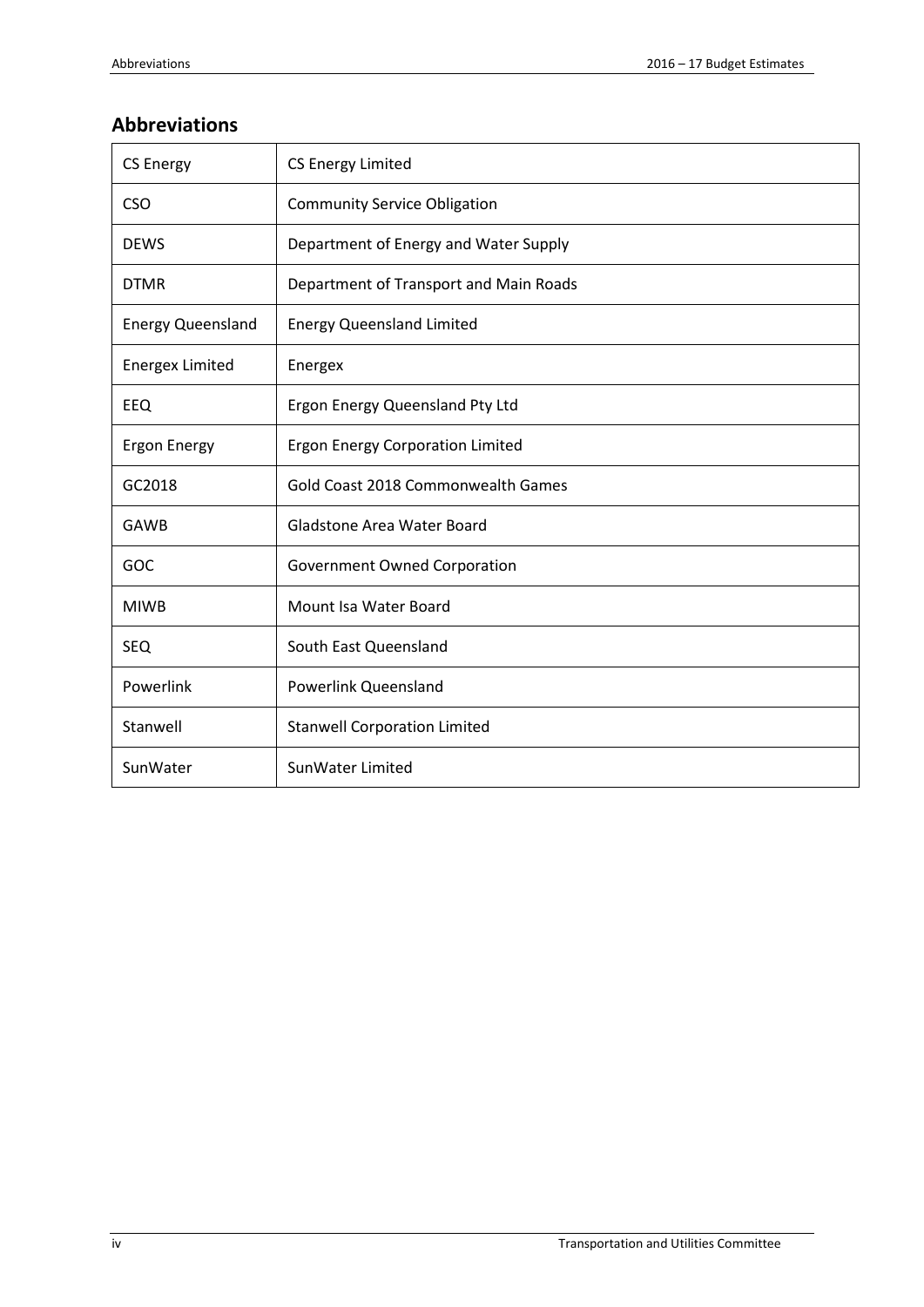# <span id="page-6-0"></span>**1. Introduction**

## <span id="page-6-1"></span>**1.1 Role of the Committee**

The Transportation and Utilities Committee is a portfolio committee of the Legislative Assembly which commenced on 27 Mar 2015<sup>1</sup> under the *Parliament of Queensland Act 2001* and the Standing Rules and Orders of the Legislative Assembly.<sup>2</sup>

The Committee's primary areas of responsibility are:

- Main Roads, Road Safety, Ports, Energy and Water Supply
- Transport and the Commonwealth Games.

Section 93(1) of the *Parliament of Queensland Act 2001* provides that a portfolio committee is responsible for examining each bill and item of subordinate legislation in its portfolio areas to consider:

- the policy to be given effect by the legislation
- the application of fundamental legislative principles
- for subordinate legislation its lawfulness.

On 14 Jun 2014, the Appropriation Bill 2016 and the estimates for the Committee's area of responsibility were referred to the committee for investigation and report.<sup>3</sup>

On 28 Jul 2016, the Committee conducted a public hearing and took evidence about the proposed expenditure from the Minister for Main Roads, Road Safety and Ports and Minister for Energy, Biofuels and Water Supply, and the Minister for Transport and the Commonwealth Games and other witnesses. A copy of the transcript of the Committee's hearing can be accessed on the Committee's website.

#### <span id="page-6-2"></span>**1.2 Aim of this report**

The Committee considered the estimates referred to it by using information contained in:

- budget papers
- answers to pre-hearing questions on notice
- evidence taken at the hearing
- additional information given in relation to answers.

This report summarises the estimates referred to the Committee and highlights some of the issues the Committee examined.

Prior to the public hearing, the Committee provided the Minister for Main Roads, Road Safety and Ports and Minister for Energy, Biofuels and Water Supply, and the Minister for Transport and the Commonwealth Games with questions on notice in relation to the estimates. Responses to all the questions were received.

<sup>1</sup> Commenced as the Utilities, Science and Innovation Committee on 27 Mar 2016 with its name changing on 18 Feb 2016 to Transportation and Utilities Committee.

<sup>2</sup> *Parliament of Queensland Act 2001*, section 88 and Standing Order 194

<sup>3</sup> Standing Order 177 provides for the automatic referral of the Annual Appropriation Bills to portfolio committees once the Bills have been read a second time.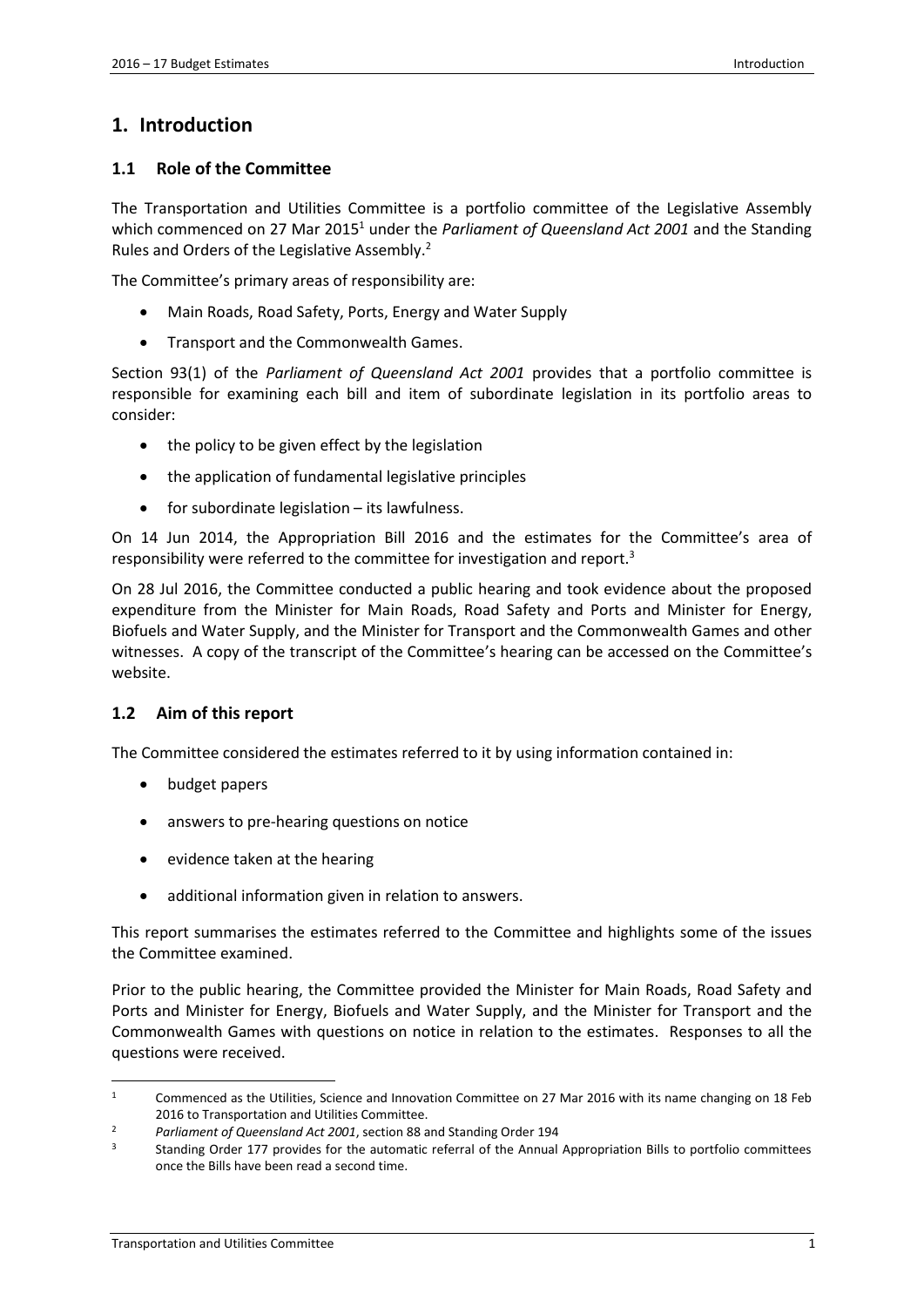Answers to the Committee's pre-hearing questions on notice; documents tabled during the hearing; answers and additional information provided by Ministers after the hearing; and minutes of the Committee's meetings are included in a volume of additional information tabled with this report.

## <span id="page-7-0"></span>**1.3 Other Members participation**

The Committee gave leave for other Members to participate in the hearing. The following Members participated in the hearing:

- Mrs Jo-Ann Miller MP, Member for Bundamba, attended and asked questions for the entire duration of the estimates hearing for the Minister for Main Roads, Road Safety and Ports and Minister for Energy, Biofuels and Water Supply and the Minister for Transport and the Commonwealth Games.
- Mr Michael Hart MP, Member for Burleigh and Shadow Minister for Energy, Biofuels and Water Supply attended and asked questions for the period between 9.00 am and 11.00 am of the estimates hearing for the Minister for Main Roads, Road Safety and Ports and Minister for Energy, Biofuels and Water Supply.
- Mr Andrew Powell MP, Member for Glass House and Shadow Minister for Transport and Main Roads attended and asked questions for the period between 11.30 am and 4.01 pm of the estimates hearing for the Minister for Main Roads, Road Safety and Ports and Minister for Energy, Biofuels and Water Supply and the Minister for Transport and the Commonwealth Games.
- Mr John-Paul Langbroek MP, Member for Surfers Paradise and Shadow Minister for the Commonwealth Games attended and asked questions for the period between 4.30 pm and 6.01 pm of the estimates hearing for the Minister for Transport and the Commonwealth Games.

# <span id="page-7-1"></span>**2 Recommendation**

Pursuant to Standing Order 187(1), the Committee must state whether the proposed expenditures referred to it are agreed to.

#### **Recommendation 1**

The Committee recommends that the proposed expenditure, as detailed in the Appropriation Bill 2016 for the Committee's areas of responsibility, be agreed to by the Legislative Assembly without amendment.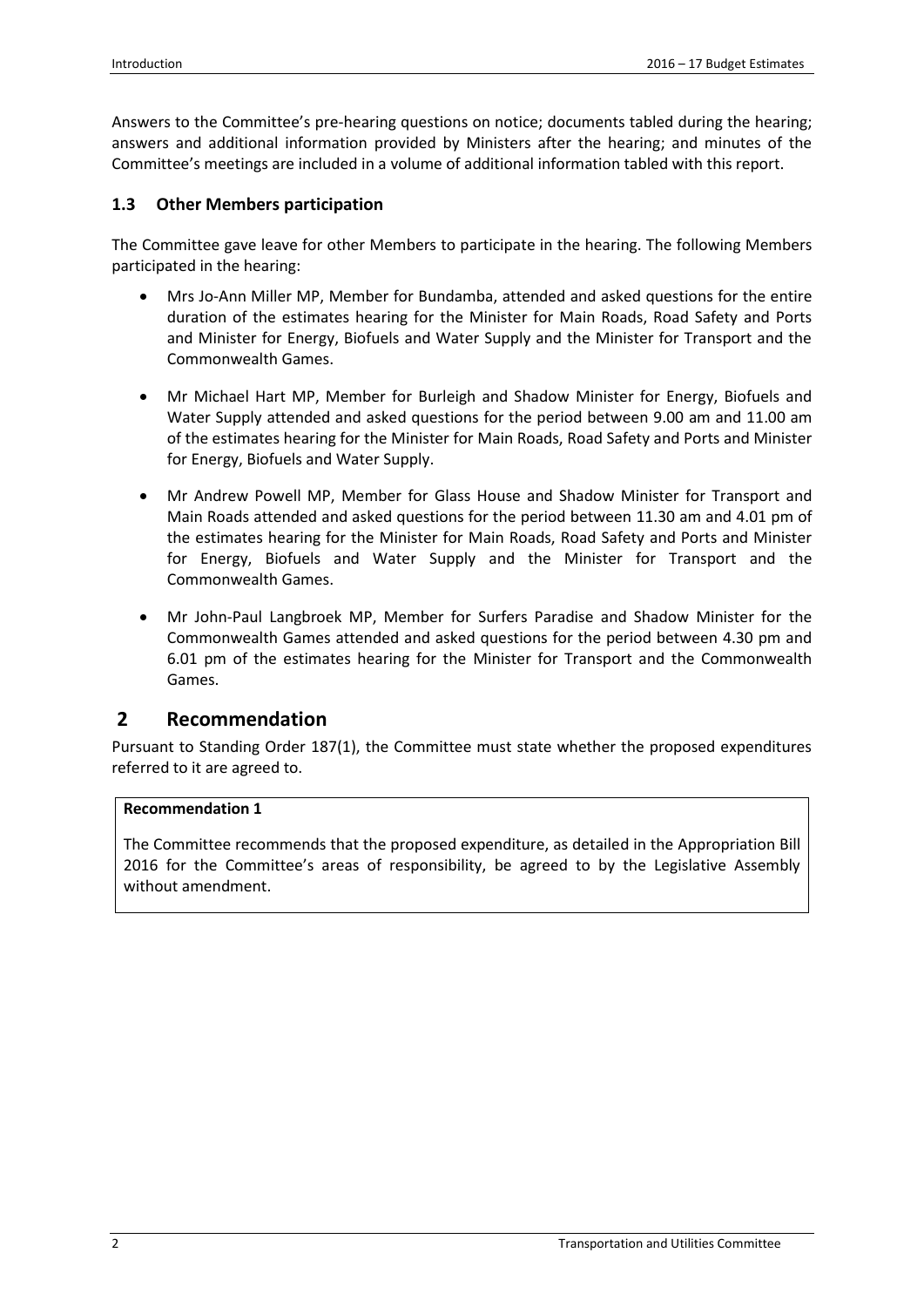# <span id="page-8-0"></span>**3 Minister for Main Roads, Road Safety and Ports and Minister for Energy, Biofuels and Water Supply**

The Minister for Main Roads, Road Safety and Ports and Minister for Energy, Biofuels and Water Supply is the Minister responsible for the Department of Energy and Water Supply (DEWS) and the energy and water supply portfolio which includes the following statutory bodies reporting to the Minister and energy and water supply government-owned corporations:

- CS Energy Limited (CS Energy)
- Stanwell Corporation Limited (Stanwell Corporation)
- **•** Energex Limited (Energex)<sup>4</sup>
- **•** Ergon Energy Corporation Limited (Ergon Energy)
- Powerlink Queensland (Powerlink)
- SunWater Limited (SunWater)
- Gladstone Area Water Board (GAWB)
- Mount Isa Water Board (MIWB)
- $\bullet$  Seqwater.<sup>5</sup>

The Minister is also the Minister responsible for main roads, road safety and ports portfolio which is administered through the Department of Transport and Main Roads (DTMR) and its entities RoadTek and the Gold Coast Waterways Authority.<sup>6</sup> The Committee examines these portfolio areas in section 4 of the report.

#### <span id="page-8-1"></span>**3.1 Department of Energy and Water Supply**

DEWS has two service areas:

- Energy responsible for ensuring Queensland's energy sector is efficient, equitable and sustainable and contributes to an adaptive, resilient energy sector that powers consumer value and choice and Queensland's economic growth and prosperity.<sup>7</sup>
- Water Supply responsible for implementing water sector reform to ensure the delivery of safe, reliable and cost effective water supplies and the safety of referable dams, and to plan for water supply security and flood mitigation.<sup>8</sup>

In 2016-17, DEWS will also administer funds on behalf of the Queensland Government for:

- electricity related Community Service Obligations (CSO) payments to Ergon Energy Queensland Pty Ltd (EEQ)<sup>9</sup> and Origin Energy Limited estimated at \$561.2 million
- water related CSO payments to SunWater and Seqwater estimated at \$11.7 million
- 22 non-commercial water assets including water supply dams and weirs with recurrent spending of \$6.7 million.<sup>10</sup>

-

<sup>4</sup> On 30 Jun 2016, Energex and Ergon Energy merged under a new parent company called Energy Queensland.

<sup>5</sup> State Budget 2016-17, Capital Statement – Budget Paper No. 3, pp 47-55

<sup>6</sup> State Budget 2016-17, Service Delivery Statements, TMR, pp 1-2

<sup>7</sup> State Budget 2016-17, Service Delivery Statements, DEWS, p 3<br>8 State Budget 2016-17, Service Delivery Statements, DEWS, p 5

State Budget 2016-17, Service Delivery Statements, DEWS, p 5

<sup>9</sup> EEQ is a controlled entity of Ergon Energy see [https://www.ergon.com.au/about-us/who-we-are/our](https://www.ergon.com.au/about-us/who-we-are/our-company/corporate-governance)[company/corporate-governance](https://www.ergon.com.au/about-us/who-we-are/our-company/corporate-governance) (accessed 11 Jul 2016)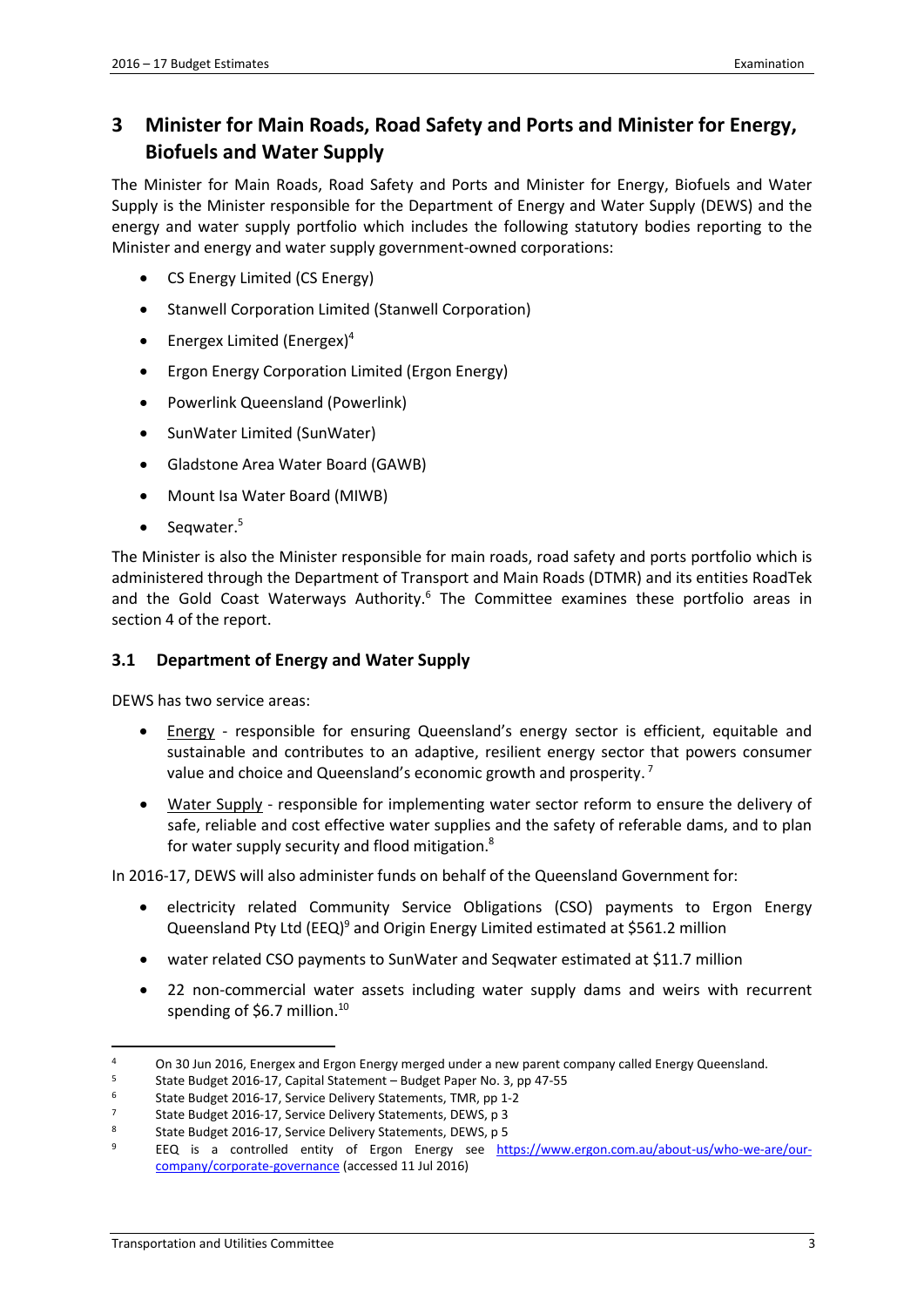The following table compares the appropriations for DEWS for 2015-16 and 2016-17.

| <b>Appropriations</b>     | <b>Budget</b><br>2015-16<br>\$'000 | <b>Est. Actuals</b><br>2015-16<br>\$′000 | Vote<br>2016-17<br>\$′000 |
|---------------------------|------------------------------------|------------------------------------------|---------------------------|
| <b>Controlled Items</b>   |                                    |                                          |                           |
| departmental services     | 45,514                             | 39,343                                   | 57,167                    |
| equity adjustment         | $\cdot$ .                          | $\cdot \cdot$                            |                           |
| <b>Administered Items</b> | 459,196                            | 504,876                                  | 583,828                   |
| Vote                      | 504,710                            | 544,219                                  | 640,995                   |

*Source:* Appropriation Bill 2016, Schedule 2, p 8

#### <span id="page-9-0"></span>**3.2 Budget highlights**

The 2016-17 budget highlights for the energy service area include:

- develop and implement Government responses to the independent Queensland Productivity Commission review into electricity prices and a fair price for solar power produced by small customers and exported into the grid
- undertake a renewable energy study to investigate policy measures to support the creation of an export-oriented renewable energy sector (including establishing an independent expert panel to investigate how Queensland can achieve a target of 50 per cent renewable energy by 2030)
- ensure the successful rollout of Solar 60 (the 60-megawatt large-scale solar energy auction) in partnership with then Australian Renewable Energy Agency, to support private investment and jobs in the renewable energy industry
- investigate whether the provision of electricity in remote areas can be opened up to competition from local governments, including consideration of a legislative mechanism for local governments to take control of their power generation and distribution needs
- support the Government's A Solar Future commitments, including an aspirational target for a million solar residential rooftops, or 3,000 megawatts of installed solar photovoltaic capacity by 2020
- provide advice on a better functioning and more dynamic domestic gas marketimplement the *Liquid Fuel Supply (Ethanol and Other Biofuels Mandate) Amendment Act 2015* to help grow Queensland's biofuels and bio-manufacturing industries
- implement key government commitments relating to energy, including:
	- continuing to subsidise regional power prices under the community service obligation and maintain the Uniform Tariff Policy to keep regional power prices in line with metropolitan prices
	- supporting the delivery of the Government's commitment to merge the energy network GOCs (and to retain the headquarters of the new Energy Queensland merged entity in Townsville)

<sup>10</sup> State Budget 2016-17, Service Delivery Statements, DEWS, p 8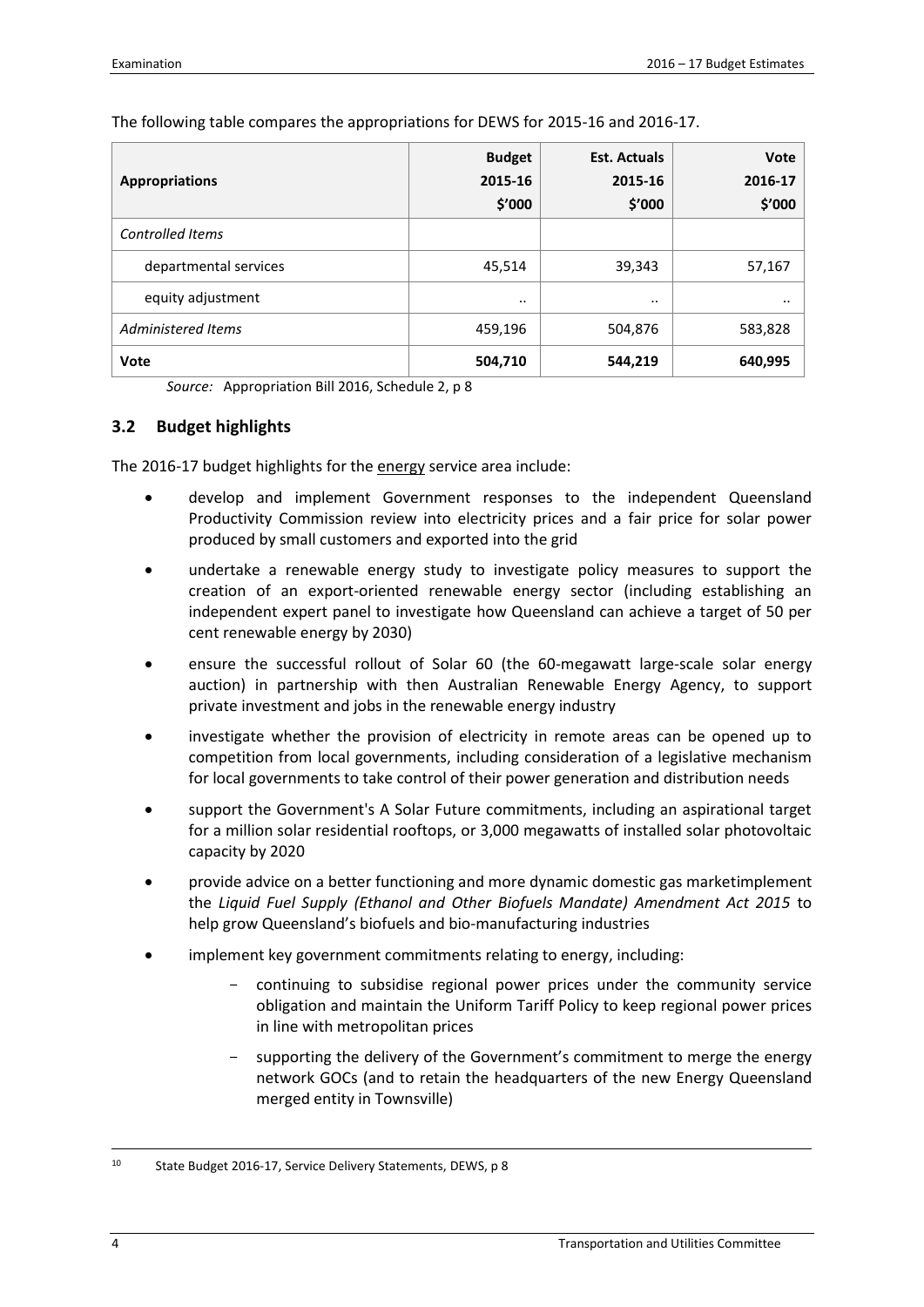- providing a stable and welcoming regulatory environment to encourage private sector investment in renewable energy
- increasing our focus on the Council of Australian Governments Energy Council national energy reforms in key
- priorities of gas supply, emerging technologies, system stability and energy productivity. 11

The 2016-17 the budget highlights for the water supply service area include:

- progress refurbishment works for two of DEWS's non-commercial assets
- progress Regional Water Supply Security Assessments
- progress local management arrangements of SunWater's eight channel irrigation schemes - commencing with the Eton, Emerald, St George and Theodore channel schemes
- undertake actions relevant to DEWS arising from the Queensland Government's consideration of the report of the independent review into the operation of Callide Dam during the flood arising from ex-Tropical Cyclone Marcia
- collaborate with the Australian Government on the rollout of the National Water Infrastructure Development Fund to ensure Queensland water supply is secure and delivers strong economic benefits for the State.<sup>12</sup>

In 2016-17, the total capital program for the energy and water supply portfolio areas is \$2.184 billion. 13

The capital works programs for associated entities in 2016-17 include:

- CS Energy \$77.9 million
- Stanwell \$189.8 million
- Energex \$705.3 million
- Ergon Energy \$787.1 million
- Powerlink \$214 million
- SunWater \$48.7 million
- GAWB \$40.8 million
- MIWB \$ 8 million
- Seqwater  $$112.5$  million.<sup>14</sup>

Estimated concessions for DEWS in 2016-17 include:

- Ergon Energy Uniform Tariff Policy (excluding Isolated Systems) \$500.4 million
- Ergon Energy Uniform Tariff Policy for Isolated Systems \$ 58 million
- Urban Water Price Path **\$ 35.7 million**
- Cloncurry Water Pipeline Water Supply Subsidy \$ 5.9 million

-

<sup>11</sup> State Budget 2016-17, Service Delivery Statements, DEWS, pp 3-4<br>12 State Budget 2016-17, Service Delivery Statements, DEWS, p.5

<sup>12</sup> State Budget 2016-17, Service Delivery Statements, DEWS, p 5<br>13 State Budget 2016-17, Capital Statement – Budget Paper No. 3

<sup>13</sup> State Budget 2016-17, Capital Statement – Budget Paper No. 3, p 47<br>14 State Budget 2016-17, Capital Statement – Budget Paper No. 3, pp 47

State Budget 2016-17, Capital Statement – Budget Paper No. 3, pp 47-55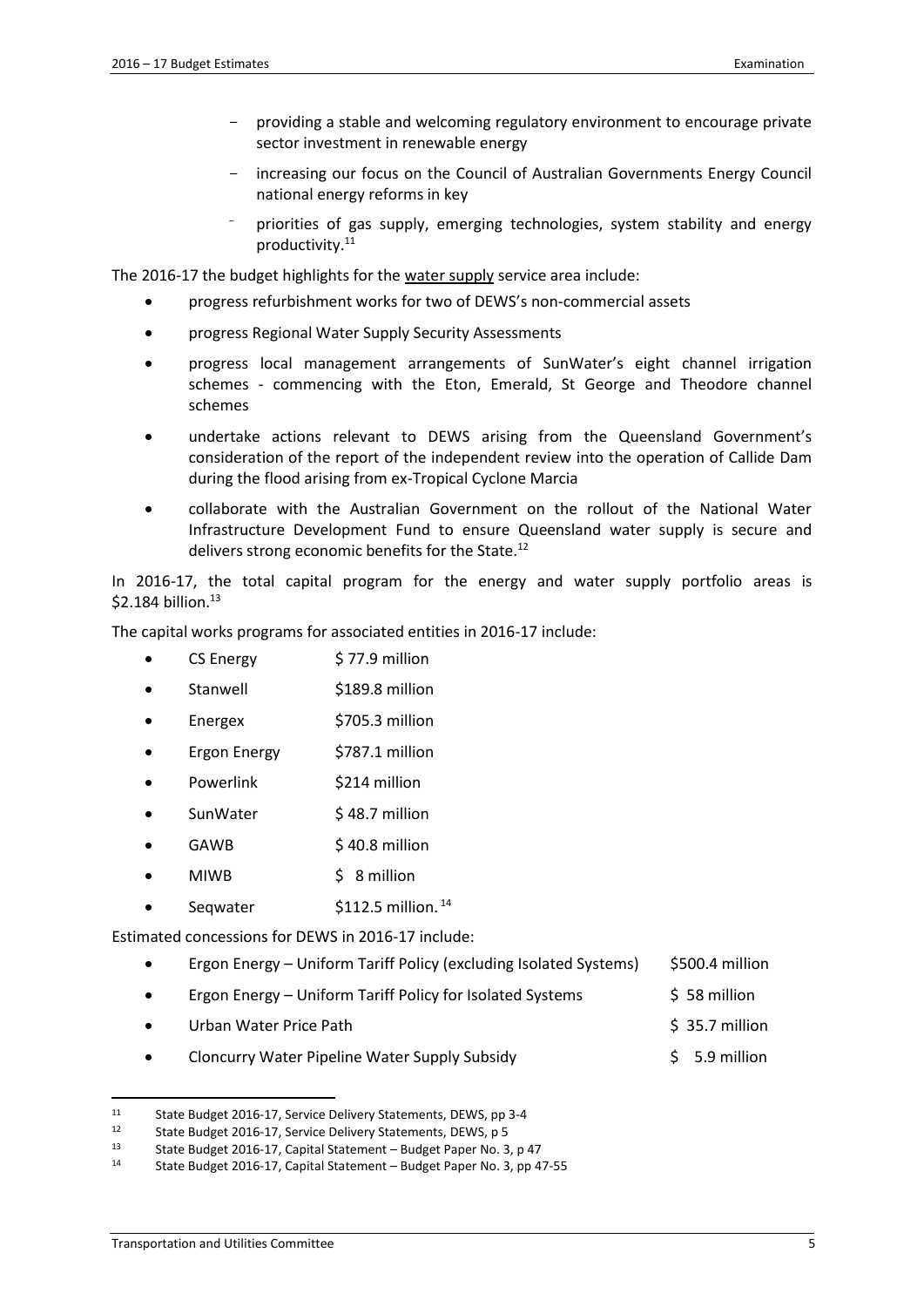| $\bullet$ | <b>Drought Relief Arrangements</b>            | \$4.1 million       |
|-----------|-----------------------------------------------|---------------------|
|           | SunWater Rural Irrigation Water Price Subsidy | \$3.7 million       |
|           | Origin Energy - Uniform Tariff Policy         | \$2.8 million       |
|           | Seqwater Rural Irrigation Water Price Subsidy | \$2.1 million. $15$ |

#### <span id="page-11-0"></span>**3.3 Key issues raised at the public hearing**

Key issues raised by the Committee in relation to DEWS include:

- deregulation of the South-East Queensland energy market, including the number of new retailers, the impact on electricity charges, and the rollout of the energy consumer education program
- growing the renewable energy sector in Queensland, including investment in solar and wind projects such as the Mount Emerald Wind Farm, Solar 120 scheme, appointment of an independent renewable energy expert panel to investigate how Queensland can achieve a 50 per cent renewable energy target by 2030, biofuels mandate, and geothermal generation in Queensland
- electricity prices and assistance to vulnerable customers to avoid the added cost of electricity disconnections, including the requirement of retailers to have a hardship scheme
- the merger of Energex and Ergon Energy to a form the new entity named Energy Queensland, including cost efficiencies, staff numbers and relocation and the role for the new energy services business
- the transfer of local irrigation channels from being administered by SunWater to being managed by the local irrigators who use the channels
- long term water planning including the Bundamba recycled water plant and its role in drought response planning in South-East Queensland
- investment in capital works to connect 100,000 Moreton Bay residents to the South East Queensland Water Grid
- capital investment in state-owned energy and water infrastructure and subsidies to regional Queenslanders to equalise energy prices
- implementation of PowerQ and WaterQ initiatives
- water and sewerage charges
- partnering with water service providers to develop regional water supply security assessments, in particular assistance for Townsville City Council.

<sup>15</sup> State Budget 2016-17, Budget Strategy and Outlook, Budget Paper No. 2, p 215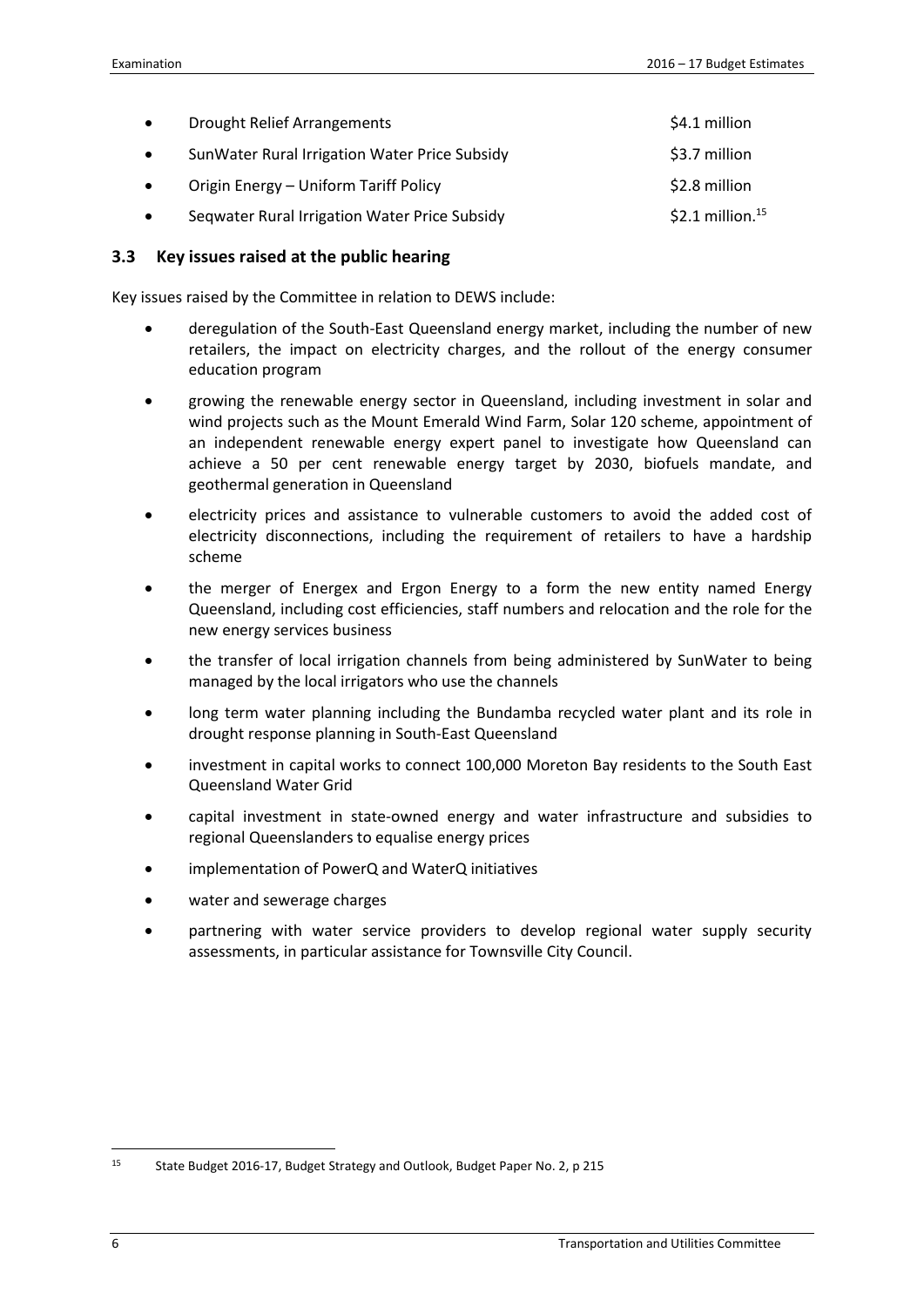# <span id="page-12-0"></span>**4 Minister for Main Roads, Road Safety and Ports and Minister for Energy, Biofuels and Water Supply and the Minister for Transport and the Commonwealth Games**

The Minister for Transport and the Commonwealth Games, and the Minister for Main Roads, Road Safety and Ports and Minister for Energy, Biofuels and Water Supply are jointly responsible for the Department of Transport and Main Roads (DTMR).

The Minister for Main Roads, Road Safety and Ports and Minister for Energy, Biofuels and Water Supply is also responsible for RoadTek and the Gold Coast Waterways Authority.

# <span id="page-12-1"></span>**4.1 Department of Transport and Main Roads**

DTMR aims to "*plan, manage and deliver Queensland's integrated transport environment to achieve sustainable transport solutions for road, rail, air and sea*."<sup>16</sup> The Department has five service areas:

- transport system investment planning and programming
- transport infrastructure management and delivery
- transport safety and regulation
- customer experience
- passenger transport services.<sup>17</sup>

In 2016-17, DTMR will administer funds on behalf of the Government for the driver and marine licensing systems, and vehicle and vessel registration systems.

The major administered revenue items for 2016-17 are:

- vehicle registration \$1.638 billion
- transport and traffic fees  $$396.5$  million.<sup>18</sup>

The following table compares the total appropriations for DTMR for 2015-16 and 2016-17.

| <b>Appropriations</b>   | <b>Budget</b><br>2015-16<br>\$'000 | <b>Est. Actuals</b><br>2015-16<br>\$′000 | <b>Vote</b><br>2016-17<br>\$'000 |
|-------------------------|------------------------------------|------------------------------------------|----------------------------------|
| <b>Controlled Items</b> |                                    |                                          |                                  |
| departmental services   | 4,601,502                          | 4,802,329                                | 5,218,430                        |
| equity adjustment       | 1,202,977                          | 545,177                                  | 1,411,276                        |
| Administered Items      | 58,750                             | $\cdot \cdot$                            | 83,750                           |
| Vote                    | 5,863,229                          | 5,347,506                                | 6,713,456                        |

*Source:* Appropriation Bill 2016, Schedule 2, p 12

<sup>16</sup> 16 <http://www.tmr.qld.gov.au/About-us/Our-organisation/Organisational-structure.aspx> (accessed 5 Jul 2016)<br>17 State Budget 2016-17 Service Delivery Statements DTMR n 4 6 9 11 13

<sup>17</sup> State Budget 2016-17, Service Delivery Statements, DTMR, p 4, 6, 9, 11, 13<br>18 State Budget 2016-17, Service Delivery Statements, DTMP, p 17

State Budget 2016-17, Service Delivery Statements, DTMR, p 17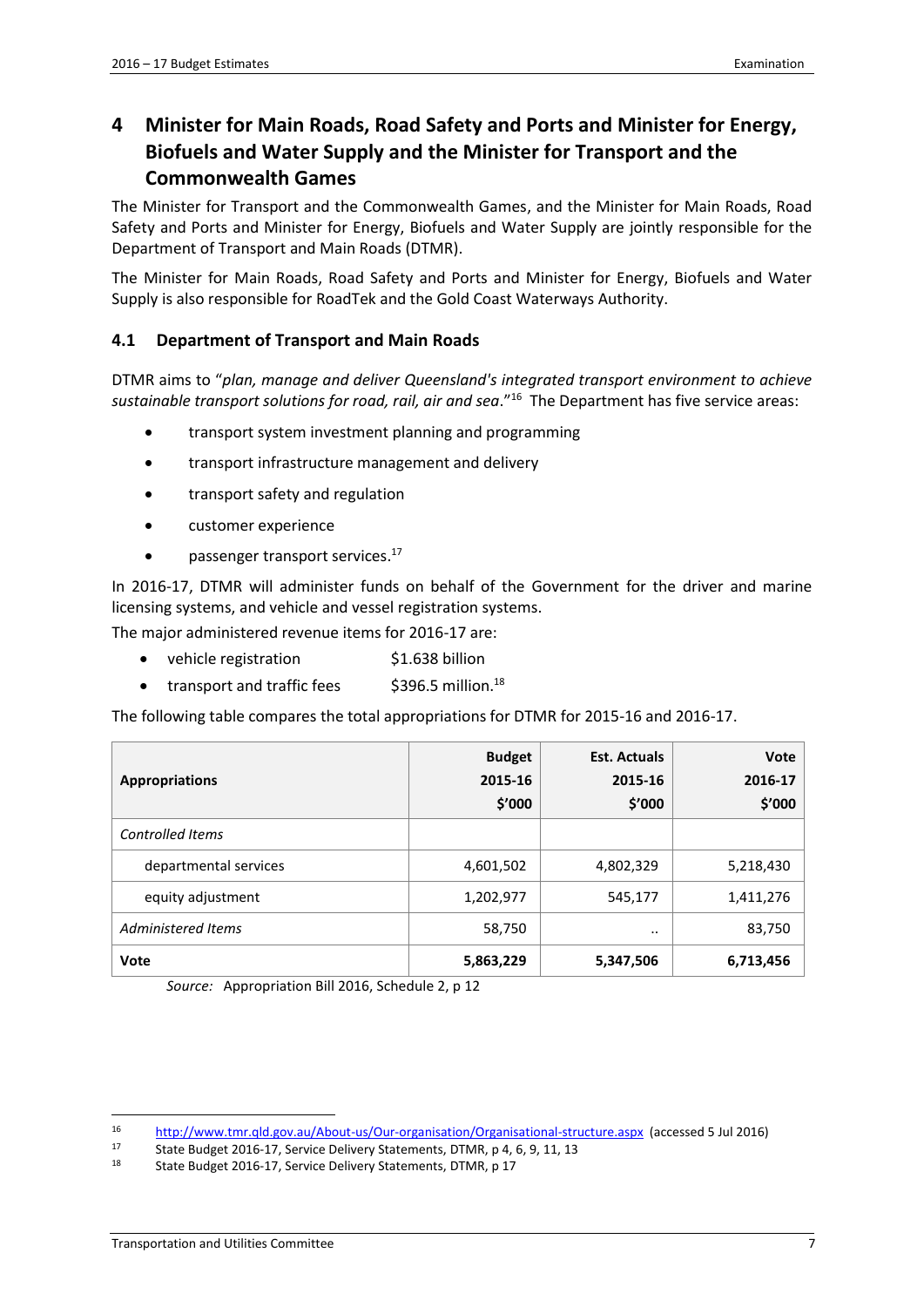# <span id="page-13-0"></span>**4.2 Budget highlights**

In 2016-17, total capital purchases for the transport and main roads portfolio are \$4.388 billion including capital grants of \$334.5 million.<sup>19</sup> DTMR's budgeted capital purchases for 2016-17 total \$3.467 billion towards critical infrastructure investment across the State.<sup>20</sup>

Some of the service areas highlights for DTMR to include:

## Transport System Investment Planning and Programming

- developing key strategies, including Queensland's long-term transport strategy, Regional Transport Plans, Queensland Cycle Strategy, Queensland Tourism and Transport Strategy and South East Queensland passenger transport strategy
- implementing Moving Freight Actions, including mapping flood immunity of the road and rail freight networks, investing in infrastructure to relieve identified bottlenecks and upgrading sections of the network to allow access by higher productivity freight vehicles
- developing strategies that set the direction for the use of new technologies to better manage and improve the performance of Queensland's transport network
- undertaking the South East Queensland Travel Survey to collect updated travel data from over 10,000 households across the region and continue to proactively publish results on the Queensland Government's Data Portal
- finalising Gold Coast 2018 Commonwealth Games (GG2018) public domain transport operational plans, including plans for road network operations, Games-time public transport and transport coordination.<sup>21</sup>

#### Transport infrastructure management and delivery

- continuing works on the \$260.5 million Cape York Region Package to better connect and provide economic opportunity for Indigenous and non-Indigenous communities on Cape York Peninsula
- progressing works on the \$40 million Western Roads Upgrade Program that provide targeted road network upgrades in western Queensland to support economic development in 11 western Queensland local government areas. 22

#### Transport safety and regulation delivery

- continuing to improve maritime safety and community satisfaction by managing the movement of vessels in Queensland waters for commercial and recreational vessels including the protection of the marine environment from ship-sourced pollution
- continuing to deliver marine safety and ship-sourced pollution prevention outcomes including preparing for the transition of responsibility for domestic commercial vessels to the Australian Maritime Safety Authority and contributions to the development and planning of Queensland waters in line with the implementation of the Reef 2050 Plan
- progressing the enhanced cooperative and strategic approach to maritime safety outcomes and continuing to encourage and foster safety as a core value and culture

<sup>1</sup> <sup>19</sup> The portfolio includes the DTMR, Queensland Rail, Far North Queensland Ports Corporation Limited, Gladstone Ports Corporation Limited, North Queensland Bulk Ports Corporation Limited, Port of Townsville Limited, RoadTek and the Gold Coast Waterways Authority; State Budget 2016-17, Capital Statement – Budget Paper No. 3, p 115

<sup>&</sup>lt;sup>20</sup> State Budget 2016-17, Capital Statement – Budget Paper No. 3, p 115<br><sup>21</sup> State Budget 2016-17, Service Delivery Statements, DTMP, p 4

<sup>&</sup>lt;sup>21</sup> State Budget 2016-17, Service Delivery Statements, DTMR, p 4<br><sup>22</sup> State Budget 2016-17, Service Delivery Statements, DTMR, p 6

State Budget 2016-17, Service Delivery Statements, DTMR, p 6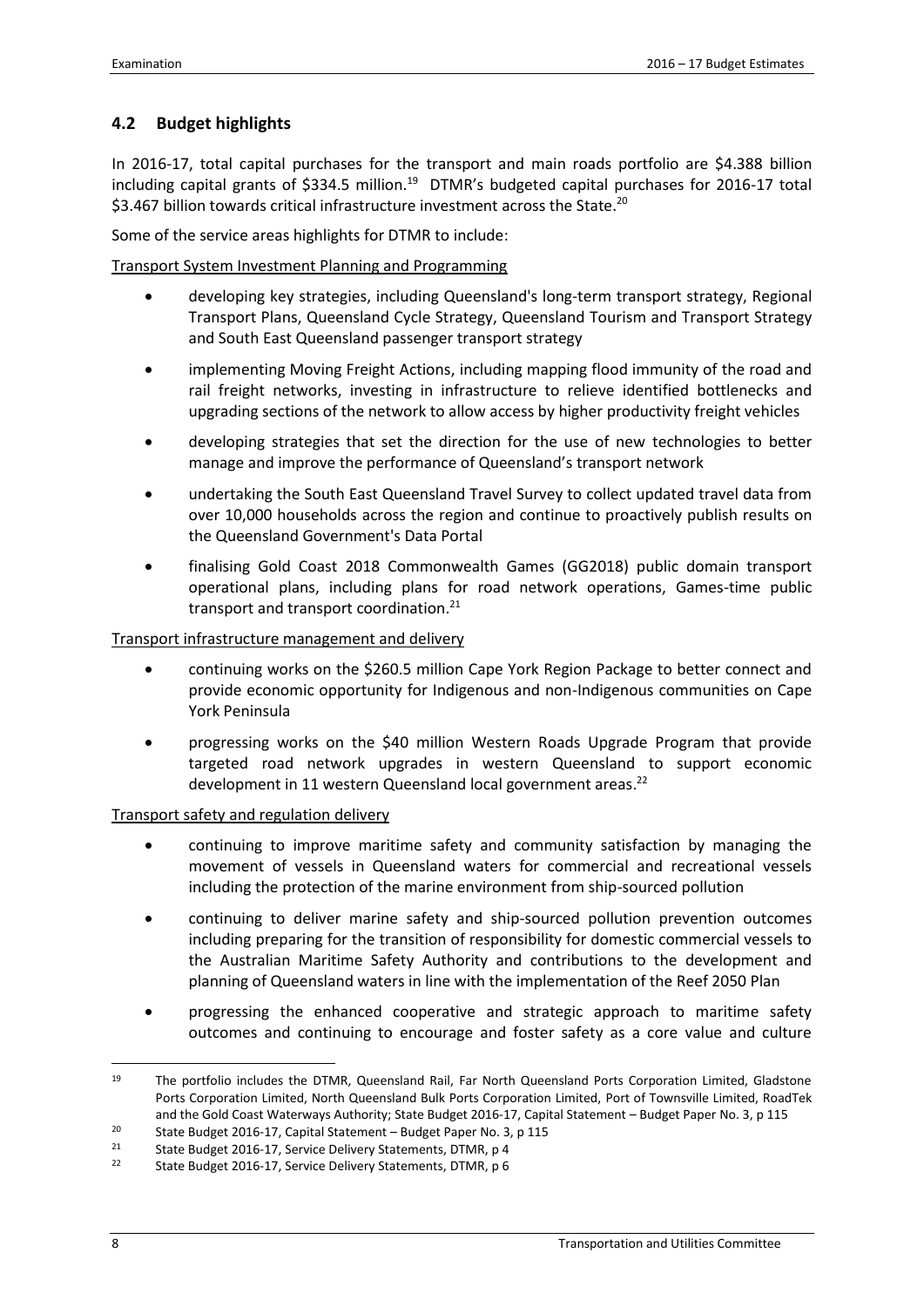within the commercial, fishing and recreational sectors of the maritime community (with a particular focus on increasing involvement with, and improving access and amenity for, recreational boating in Queensland)

- continuing to advance rail safety outcomes by driving rail research activities and leading rail safety projects, including chairing a national working group exploring best practice for existing and emerging level crossing technologies and coordinating a project to reduce road congestion around level crossings
- improving road safety by delivering life-saving initiatives in a new Queensland Road Safety Strategy and Action Plan, including in education, community engagement, enforcement, technology and a protective road environment.<sup>23</sup>

Customer experience

- developing a capability framework to embed the customer experience approach across all departmental activities
- inviting customers into the department's Customer Design Hub which will be a co-design space that tests new and existing ideas, products and services with customers early in the design process
- understanding customer journey maps to allow us to build enhanced products and services in partnership with customers in real-time
- implementing a program partnership approach with the various branches to assist in the development of customer-centric processes and approaches that underpin our service delivery
- progressing a series of 'quick wins' which highlights value to the customer and the department including, for example, transport network and services publication to assist people migrating to Queensland
- introducing additional online customer services such as:
	- direct debit registration renewal scheme
	- emailing vehicle registration notices and providing electronic reminders for renewal payments
	- enabling customers to transfer their vehicle or vessel registration online without needing to present at a Customer Service Centre
	- eTicketing for a range of infringements
	- providing customers with the option to receive email reminders for transactions such as driving test appointments, penalty infringement notice payments, driver licence renewal, vehicle inspection bookings and hazard perception test eligibility
	- enhancements to the existing Rego Check App
	- an electronic logbook for learner drivers and an eLearner driver online learning and assessment tool to support pre-learners in obtaining a learner licence
	- introduction of an online web chat service to assist customers with queries
- commencing the transition of 31 Department of Justice and Attorney-General offices in regional locations to the department, enabling improved access to licensing and registration services to customers in these communities

<sup>1</sup> <sup>23</sup> State Budget 2016-17, Service Delivery Statements, DTMR, p 9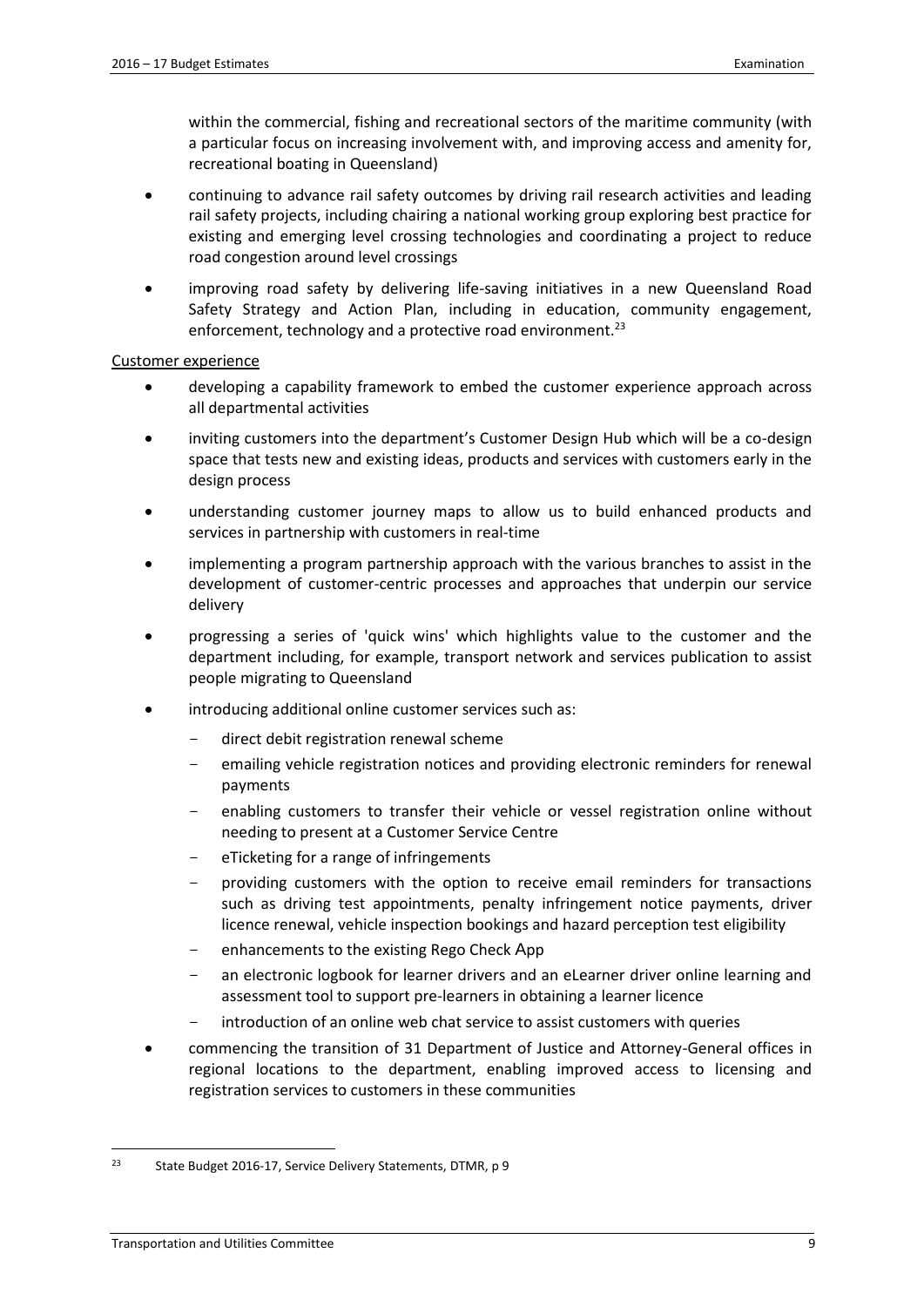new call steering technology to be deployed to the 13 23 80/13 23 90 customer contact numbers to help reduce customer wait times. <sup>24</sup>

Passenger Transport Services delivery

- commencing implementation of taskforce proposed recommendations accepted by Government once the review is finalised:
	- passenger transport services fare review on the TransLink network in South East Queensland (SEQ)
	- personalised transport services review on the taxi, limousine and rideshare services in Queensland
- commencing rail passenger services between Petrie and Kippa-Ring station on the Moreton Bay Rail Link
- continuing the New Generation Rollingstock project to deliver 75 new six-car train sets for SEQ
- continuing the procurement of:
	- SEQ bus contracts
	- new generation ticketing
- delivering additional public transport infrastructure including Redland Bay Marina Bus Station, Victoria Point Central Bus Station, Deception Bay Driver Facility and Park 'n' Ride projects. 25

Capital works program highlights for DTMR

- \$417.9 million towards the delivery of 75 new six car sets over the next five years, and construction of a new maintenance centre at Wulkuraka, and services over a 32 year period, at a total cost of \$4.156 billion
- \$399.9 million to construct the Toowoomba Second Range Crossing, providing a bypass route to the north of Toowoomba, from the Warrego Highway at Helidon to the Gore Highway at Athol, at a total cost of \$1.606 billion in partnership with the Australian Government
- \$250 million towards widening the Gateway Motorway North to six lanes, between Nudgee and Bracken Ridge, at a total cost of \$1.143 billion, in partnership with the Australian Government
- \$94.5 million to extend the Gold Coast Light Rail system from the Gold Coast University Hospital to the Helensvale Rail Station, at a total cost of \$420 million, in partnership with the Australian Government and Gold Coast City Council
- \$84 million to construct a four lane realignment of the Bruce Highway from Traveston Road and Keefton Road, Gympie, Cooroy to Curra (Section C), at a total cost of \$384.2 million, in partnership with the Australian Government
- \$62.9 million to widen and improve five major Gold Coast roads in preparation for the 2018 Commonwealth Games, at a total cost of \$160.7 million

 $24$ <sup>24</sup> State Budget 2016-17, Service Delivery Statements, DTMR, p 11<br><sup>25</sup> State Budget 2016-17, Service Delivery Statements, DTMR, p 13

<sup>25</sup> State Budget 2016-17, Service Delivery Statements, DTMR, p 13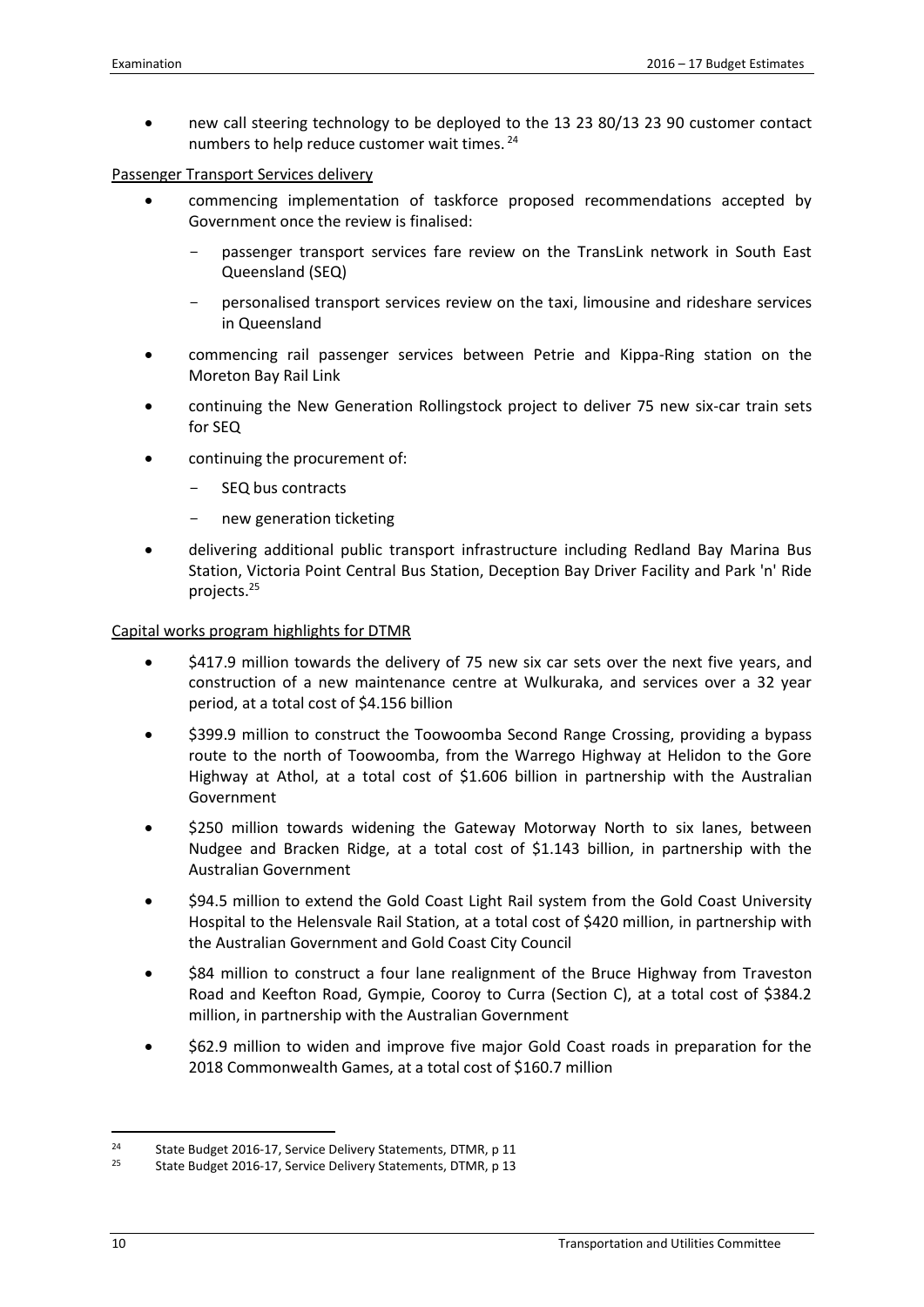- \$56.9 million to duplicate the Bruce Highway (Brisbane Gympie) from Cooroy Southern Interchange to Sankeys Road, Cooroy to Curra (Section A), at a total cost of \$490 million, in partnership with the Australian Government
- \$55.1 million of accelerated infrastructure projects under the Accelerated Works Program which include new overtaking lanes, intersection upgrades and road widening and strengthening, at a total cost of \$144.6 million, in partnership with the Australian Government
- \$40.1 million to upgrade the interchange at Exit 54 of the Pacific Motorway at Coomera, at a total cost of \$74.7 million, in partnership with the Australian Government and an external developer
- \$26.2 million for the replacement of timber bridges and approaches at various locations on the Peak Downs Highway between Nebo and Mackay, at a total cost of \$70 million, in partnership with the Australian Government
- \$24.6 million to duplicate the Warrego Highway from two to four lanes, between Charlton and Kingsthorpe, at a total cost of \$160 million, in partnership with the Australian Government
- \$16.4 million for a six-laning extension of the Bruce Highway between Robert Road and Foster Road, as part of the Cairns Southern Access Corridor (Stage 2) project, at a total cost of \$58 million, in partnership with the Australian Government
- \$20.5 million to convert the existing roundabout at Anzac Avenue and Deception Bay Road to a signalised intersection at Rothwell, at a total cost of \$37.5 million, in partnership with the Australian Government and Moreton Bay Regional Council
- \$13.5 million to commence two projects on the Gregory Developmental Road, including widening sections between Charters Towers and The Lynd and the construction of a new high-level Cape River Bridge, south of Charters Towers, at a total cost of \$76.9 million
- \$4 million to seal the Kennedy Developmental Road (The Lynd Hughenden), known locally as the Hann Highway. State funding of \$19.6 million over five years has been allocated for the Hann Highway improvements, with negotiations to continue with the Australian Government to secure a federal funding commitment. The Hann Highway spans both Far North and North West districts and project funding will be allocated to each district when scope and costings have been finalised
- \$3 million to upgrade road access to tourist and culturally significant sites in Western Queensland, at a total cost of \$10 million.<sup>26</sup>

Capital grants program highlights for DTMR include:

- \$70 million of infrastructure development grants to local governments through the Transport Infrastructure Development Scheme and Aboriginal and Torres Strait Islander community assistance
- \$21.6 million for the Queensland School Upgrade Scheme to provide funding to eligible school bus operators to assist with the purchase of new buses or buses that are less than five years old
- \$15.2 million towards development of cycle networks throughout Queensland.<sup>27</sup>

<sup>&</sup>lt;sup>26</sup> State Budget 2016-17, Capital Statement – Budget Paper No. 3, pp 115-116<br><sup>27</sup> State Budget 2016-17, Capital Statement – Budget Paper No. 3, p. 117

<sup>27</sup> State Budget 2016-17, Capital Statement – Budget Paper No. 3, p 117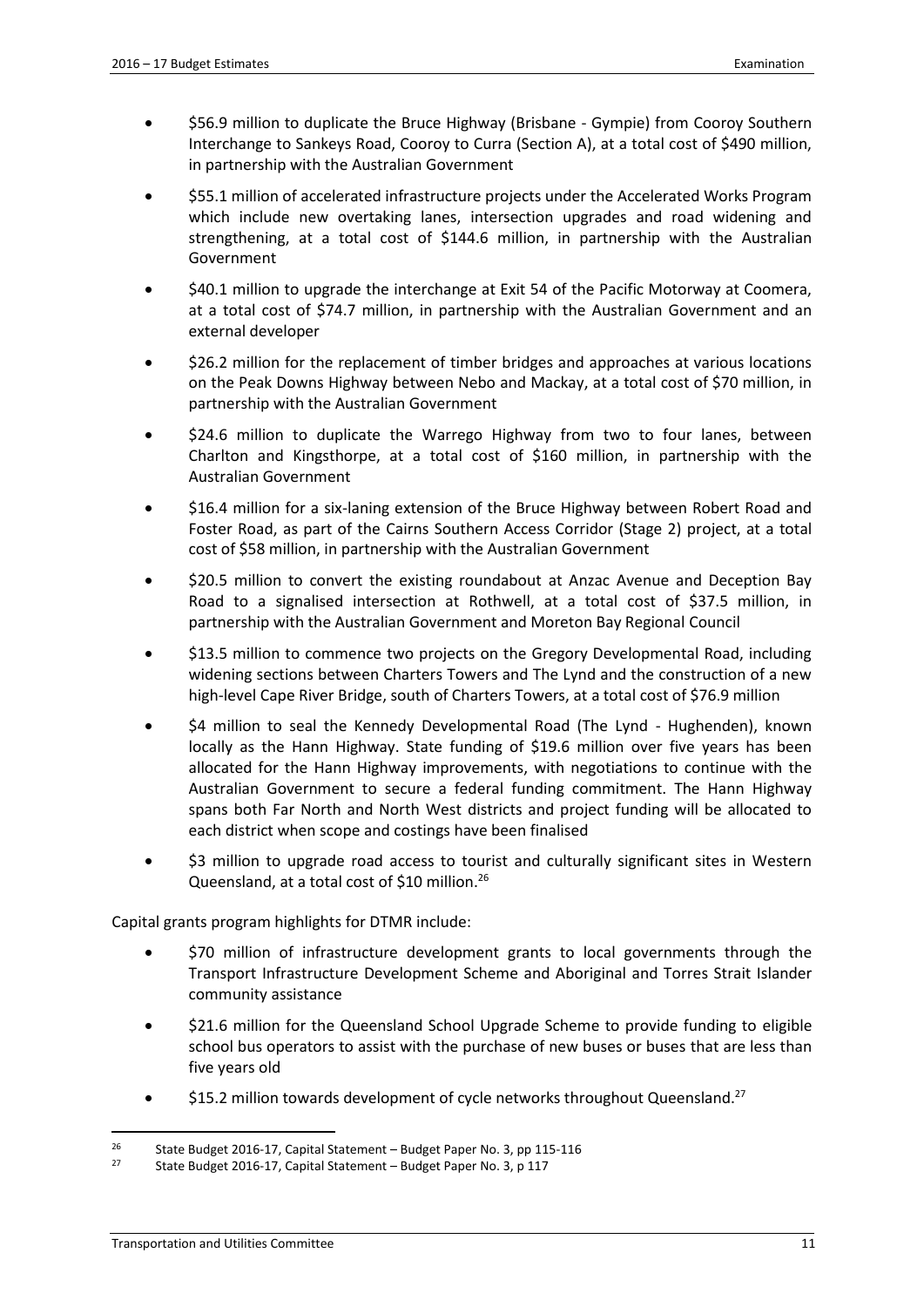Estimated concessions for DTMR in 2016-17 include:

| General Public Transport Concessions (SEQ)                       | \$1,227.6 million      |
|------------------------------------------------------------------|------------------------|
| Rail Network and Infrastructure Funding                          | \$542.8 million        |
| <b>General Public Transport Concessions (Regional Qld)</b>       | \$246 million          |
| Vehicle and boat registration concessions                        | \$161.1 million        |
| <b>School Transport Assistance Scheme</b>                        | \$149.6 million        |
| TransLink Transport Concessions (SEQ)                            | \$97.6 million         |
| Livestock and Regional Freight Contracts                         | \$41.5 million         |
| <b>Rail Concession Scheme</b>                                    | \$36.5 million         |
| Other transport concessions (Regional Qld) and taxi subsidies    | \$27.5 million         |
| Practical driving test                                           | \$5.0 million          |
| Commercial ship registration and licensing                       | \$3.9 million          |
| Designated Public Transport Concessions for senior cards holders | \$3.8 million. $^{28}$ |

#### <span id="page-17-0"></span>**4.3 Gold Coast Waterways Authority**

The Gold Coast Waterways Authority is a statutory body that operates under the *Gold Coast Waterways Authority Act 2012* with responsibility to deliver "… *the best possible management of, and access to, Gold Coast waterways at reasonable cost to the community and Government, while minimising regulation*". <sup>29</sup> The Gold Coast Waterways Management Strategy 2014 – 2023 sets out a vision and objectives to sustain, enhance and promote the waterways and is supported by a four year rolling Waterways Management Program. <sup>30</sup>

The budget comparison for 2015-16 and 2016-17 for the Gold Coast Waterways Authority is shown below.

| Agency                                | 2015-16 Budget | 2015-16 Est. Act. | 2016-17 Budget |
|---------------------------------------|----------------|-------------------|----------------|
|                                       | \$′000         | \$′000            | \$'000         |
| <b>Gold Coast Waterways Authority</b> | 10.445         | 10.445            | 10.645         |

*Source*: State Budget 2016-17, Service Delivery Statements – DTMR, p 44

In 2016-17, the Gold Coast Waterways Authority has allocated \$7.6 million to improve management of, and provide better access to, the Gold Coast waterways, canals and rivers. Capital program highlights include:

- \$4.4 million to improve access and safety by dredging navigation channels and improve accessibility and quality of waterways information
- \$1.8 million to provide boating infrastructure such as boat ramps, pontoons and implementing the Surfers Riverside Masterplan.<sup>31</sup>

-

<sup>&</sup>lt;sup>28</sup> State Budget 2016-17, Budget Strategy and Outlook, Budget Paper No. 2, p 222<br><sup>29</sup> State Budget 2016-17, Service Delivery Statements, DTMR, p 41

<sup>&</sup>lt;sup>29</sup> State Budget 2016-17, Service Delivery Statements, DTMR, p 41<br><sup>30</sup> State Budget 2016-17, Service Delivery Statements, DTMR, p 41

<sup>&</sup>lt;sup>30</sup> State Budget 2016-17, Service Delivery Statements, DTMR, p 41<br> $\frac{31}{2}$  State Budget 2016-17, Capital Statement – Budget Paper No. 3,

State Budget 2016-17, Capital Statement – Budget Paper No. 3, p 117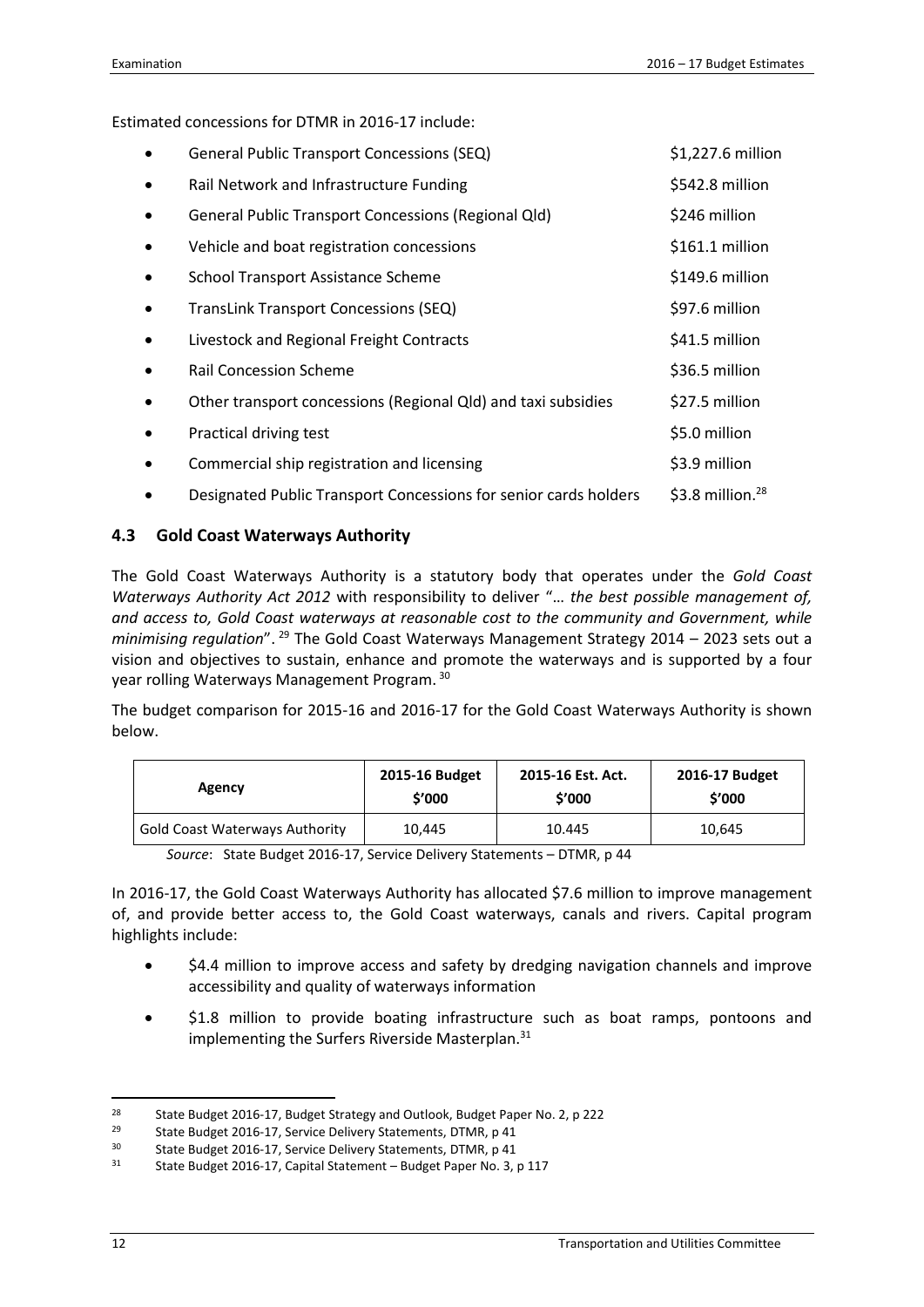#### <span id="page-18-0"></span>**4.4 RoadTek**

RoadTek is a commercial business unit within DTMR that specialises in delivering technically difficult and hard-to-scope projects for state and local governments in regional and remote areas. RoadTek's range of services includes civil, structures, electrical and line-marking, supported by an internal construction fleet, strong project management and procurement practices. RoadTek's business is about:

- delivering transport infrastructure, maintenance works and services, and with a highly skilled and capable workforce is able to respond at short notice to disruptive events and infrastructure failures across Queensland
- investigating, trialling and developing innovative solutions and practices as well as delivering tactical asset management and detailed analysis to support investment planning and decision making
- developing the infrastructure delivery skills for DTMR, the Government and the community, including partnering with regional and Indigenous communities to enhance training, development and employment opportunities.<sup>32</sup>

| Agency  | 2015-16 Budget | 2015-16 Est. Act. | 2016-17 Budget |
|---------|----------------|-------------------|----------------|
|         | \$'000         | \$′000            | \$′000         |
| RoadTek | 363,457        | 417,870           | 436,566        |

The budget comparison for 2015-16 and 2016-17 for RoadTek is shown below.

*Source*: State Budget 2016-17, Service Delivery Statements – DTMR, p 52

RoadTek's priorities for 2016-17 are:

- continued delivery of transport infrastructure projects such as the Road Asset Management Contract and the Riverside Expressway Rehabilitation program in Brisbane
- working with the Maranoa Regional Council via the Memorandum of Understanding
- implementing a number of mobile technology solutions to enable in the field entry on the performance of the transport system
- progressing the RoadTek Workforce Blueprint including targeted training programs and the promotion of diversity and cultural and Indigenous initiatives.<sup>33</sup>

#### <span id="page-18-1"></span>**4.5 Key issues raised at the public hearing**

Key issues raised by the Committee in relation to DTMR:

- QTRIP investment, including the number of current and planned projects, the impact of the Accelerated Works Program
- innovative procurement models for capital works
- Transport Infrastructure Development Scheme and local government transport infrastructure
- etoll charges, including administrative costs charged to customers
- intelligent transport systems, including cooperative ITS and autonomous vehicles

 $32$ <sup>32</sup> State Budget 2016-17, Service Delivery Statements, DTMR, p 49<br><sup>33</sup> State Budget 2016-17, Service Delivery Statements, DTMR, p 49

State Budget 2016-17, Service Delivery Statements, DTMR, p 49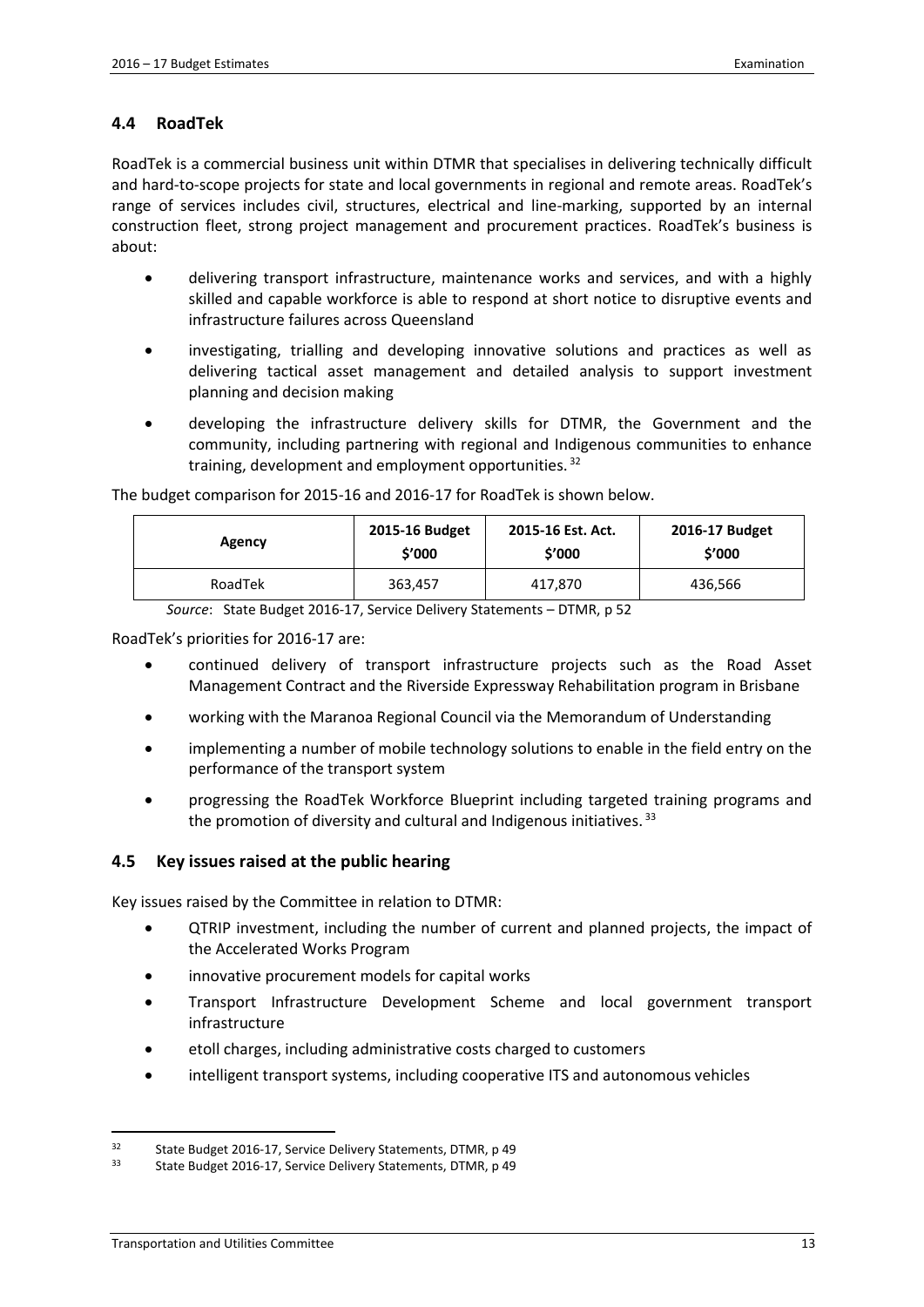- various road upgrades including the Pacific Motorway Gateway Motorway merge upgrade, Western Roads Upgrade Program, Ipswich Motorway upgrade stage 1, Logan Road-Kessels Road intersection, Walkerston bypass on the Peak Downs Highway, Boundary Road-Bruce Highway interchange, Rothwell Roundabout, Toowoomba Range Capacity Project, and Coomera to Helensvale Duplication Project
- DTMR's learner driver e-logbook app
- Queensland Road Safety Strategy
- Camera Detected Offence Program
- installation of flashing school signs
- consistency of speed limits on the Ipswich Motorway
- Scenic Lookout Upgrade Program
- capital investment in state-owned ports
- appointment of the CEO of Gladstone Ports Corporation
- pilotage services at Gladstone Port and the Port of Brisbane
- cruise ship berthing at the Port of Cairns
- improved access and amenity for recreational boating
- investigation into the oil spill off Townsville in Jul 2015
- Cross River Rail, including funding and whether a levy/fare increase will be imposed to assist with funding Cross River Rail, and the impact construction may have on the availability of rail freight paths
- construction of the Gold Coast Light Rail Stage 2
- Dakabin Station options study
- business case for the Townsville eastern access rail corridor
- planned new rolling stock for passenger trains
- signalling system for Moreton Bay Rail Link
- signalling technology to enhance the SEQ Citytrain network
- public transport, including patronage, fares and concessions, timeliness, introduction of TransLink to Mackay
- Brisbane and Ipswich bus and train services, including Park'n'Ride facilities
- Queensland Rail staffing
- regional rail services, including the level of subsidy per passenger
- assistance to primary producers, including heavy vehicle registration costs, the upgrade to the Oakey beef project and the regional freight transport and livestock transport services contracts
- cost of registration and mandatory insurance compared to other jurisdictions
- review of taxi, limousine and rideshare services in Queensland
- transport infrastructure to support the GC2018
- impact of bridge strikes by heavy vehicles on the South-East Queensland rail network.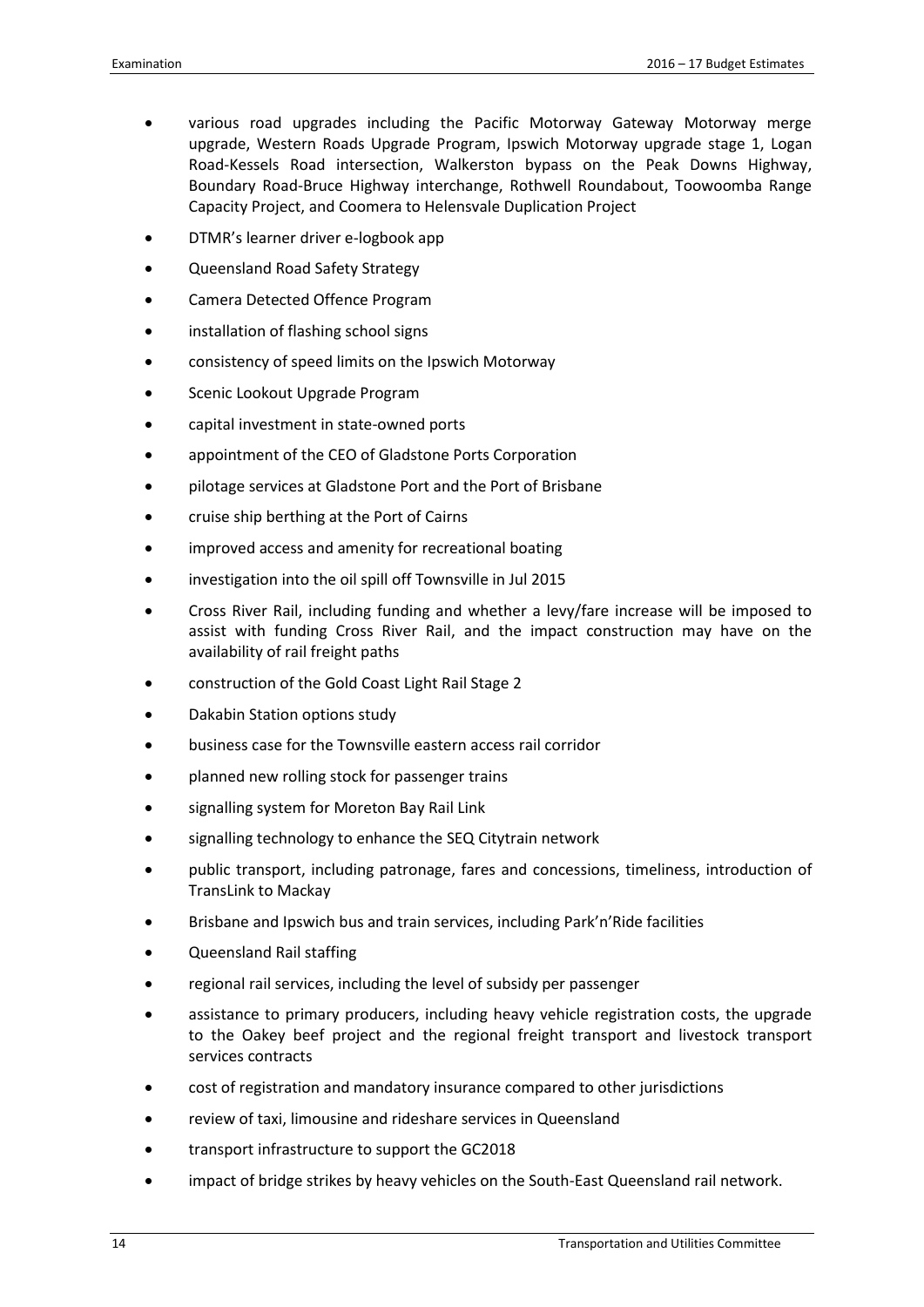# <span id="page-20-0"></span>**5 Minister for Transport and the Commonwealth Games**

The Minister for Transport and the Commonwealth Games is also responsible for the 2018 Commonwealth Games which is administered through the Department of Tourism, Major Events, Small Business and the Commonwealth Games.

#### <span id="page-20-1"></span>**5.1 Office of the Commonwealth Games**

Through the Office of Commonwealth Games, the Department of Tourism, Major Events, Small Business and the Commonwealth Games will:

- deliver the capital program for the development and construction of GC2018 venues; the Reconciliation Action Plan; the GC2018 Benefits program; an Arts and Culture program and delivery model; a portfolio assurance and reporting framework; and integration and oversight of GC2018 activities including implementation of the State Protocol Plan
- connect Queensland businesses with opportunities to provide goods and services to GC2018 through the Business and Industry Portal
- implement healthy and active lifestyle initiatives through the Embracing 2018 and Arts and Culture programs.<sup>34</sup>

The budget comparison for 2015-16 and 2016-17 for Tourism and Events Development is shown below. 35

| Agency                         | 2015-16 Budget | 2015-16 Est. Act. | 2016-17 Budget |
|--------------------------------|----------------|-------------------|----------------|
|                                | \$′000         | \$′000            | \$′000         |
| Tourism and Events Development | 192.220        | 146.285           | 213.016        |

*Source:* State Budget 2016-17, Service Delivery Statements – Department of Tourism, Major Events, Small Business and the Commonwealth Games, p 10

In 2016-17, Department of Tourism, Major Events, Small Business and the Commonwealth Games has capital purchases of \$11.7 million with \$83.3 million in capital grants.<sup>36</sup>

## <span id="page-20-2"></span>**5.2 Budget highlights**

Program highlights include:

- \$6.5 million is allocated to the Queensland State Velodrome for track cycling
- \$5.1 million is allocated to the Carrara Stadium upgrades for athletics and warm up tracks. 37

Capital grants highlights include:

- \$44.5 million is allocated as grants to the Carrara Precinct including Carrara Indoor Stadium, Carrara Southern Precinct and Carrara Sports and Leisure Centre for wrestling and badminton facilities
- \$14.8 million is allocated as grants to the Belmont Shooting Centre for clay target, full bore, pistol and small bore shooting

-

 $34$  https://www.dtesb.qld.gov.au/commonwealth-games<br> $35$  The table indicates the service area budget which inclu

<sup>35</sup> The table indicates the service area budget which includes the Office of the Commonwealth Games<br>36 State Budget 2016 17 Capital Statement – Budget Baper No. 2, p.113

<sup>&</sup>lt;sup>36</sup> State Budget 2016-17, Capital Statement – Budget Paper No. 3, p 113<br><sup>37</sup> State Budget 2016-17, Capital Statement – Budget Paper No. 3, p 113

<sup>37</sup> State Budget 2016-17, Capital Statement – Budget Paper No. 3, p 113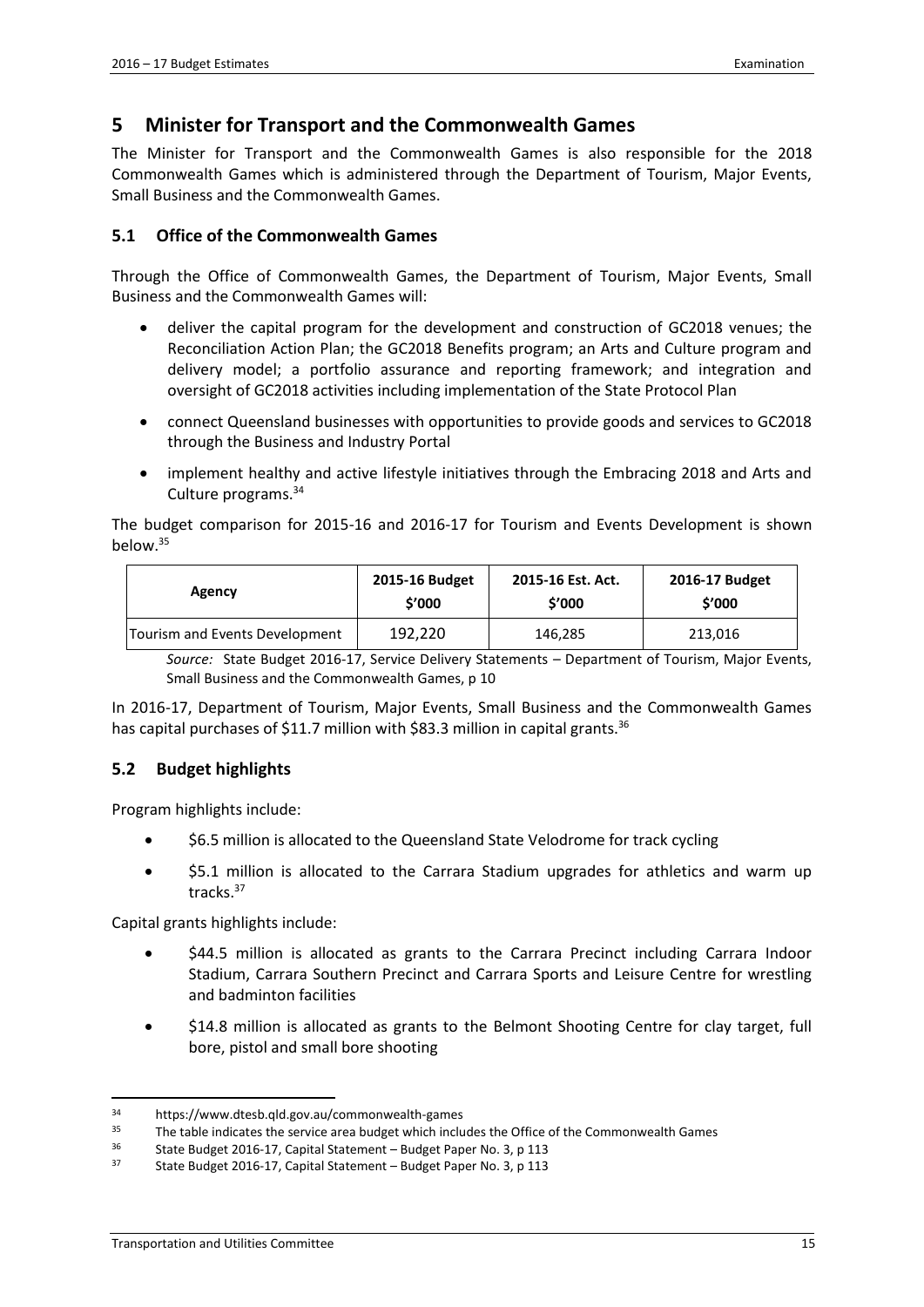- \$8.9 million is allocated as grants for the Gold Coast Hockey Centre
- \$3.7 million is allocated as grants to the Coomera Indoor Sports Centre for gymnastics and netball facilities
- \$1.5 million is allocated as grants for the Nerang Mountain Bike Trails
- \$1 million is allocated to the Village Roadshow Sound Stage 9 for squash, table tennis and boxing facilities.<sup>38</sup>

## <span id="page-21-0"></span>**5.3 Gold Coast 2018 Commonwealth Games Corporation (GOLDOC)**

Gold Coast 2018 Commonwealth Games Corporation (GOLDOC) was established on 1 Jan 2012 under the *Commonwealth Games Arrangements Act 2011* to plan, organise and deliver the GC2018 in conjunction with the Australia Commonwealth Games Association, the Commonwealth Games Federation, the City of Gold Coast, the Office of Commonwealth Games within the Department of Tourism, Major Events, Small Business and the Commonwealth Games and the Australian Government. GOLDOC's vision is to stage a great Games in a great city, leaving great memories and great benefits for all.<sup>39</sup>

| Agency        | 2015-16 Budget | 2015-16 Est. Act. | 2016-17 Budget |
|---------------|----------------|-------------------|----------------|
|               | \$′000         | \$'000            | \$'000         |
| <b>GOLDOC</b> | 72,284         | 70,998            | 191,564        |

The budget comparison for 2015-16 and 2016-17 for the GOLDOC is shown below.

*Source*: State Budget 2016-17, Service Delivery Statements – Department of Tourism, Major Events, Small Business and the Commonwealth Games, p 29

#### <span id="page-21-1"></span>**5.4 Key issues raised at the public hearing**

Key issues raised by the Committee in relation to the Commonwealth Games include:

- Office of the Commonwealth Games, including staff and how they are funded, accommodation, KPIs, budget and the role of the Office
- progress in relation to the capital works program including Carrara Sports and Leisure Centre, Coomera Indoor Sports Centre, refurbishment of the Cairns and Townsville basketball venues, Gold Coast Aquatic Centre, Queensland State Velodrome and the super sound stage at Village Roadshow in Oxenford
- preparation for the GC2018, including the latest six monthly review by the Commonwealth Games Federation Coordination Commission in May 2016
- benefits the GC2018 will deliver to SEQ, including legacy benefits, the local economy and job opportunities
- broadcasting and sponsorship revenue
- arrangements for the Gold Coast Hockey Centre and the impact on the Labrador Hockey Club
- the inclusion of beach volleyball as an eligible sport and the countries that will participate in this sport
- enhancements to drug testing of athletes by WADA
- security measures for the GC2018
- games volunteer program.

<sup>38</sup> State Budget 2016-17, Capital Statement – Budget Paper No. 3, p 113<br>39 State Budget 2016-17, Service Delivery Statements, DTMESBCG, pp. 26

<sup>39</sup> State Budget 2016-17, Service Delivery Statements, DTMESBCG, pp 26-27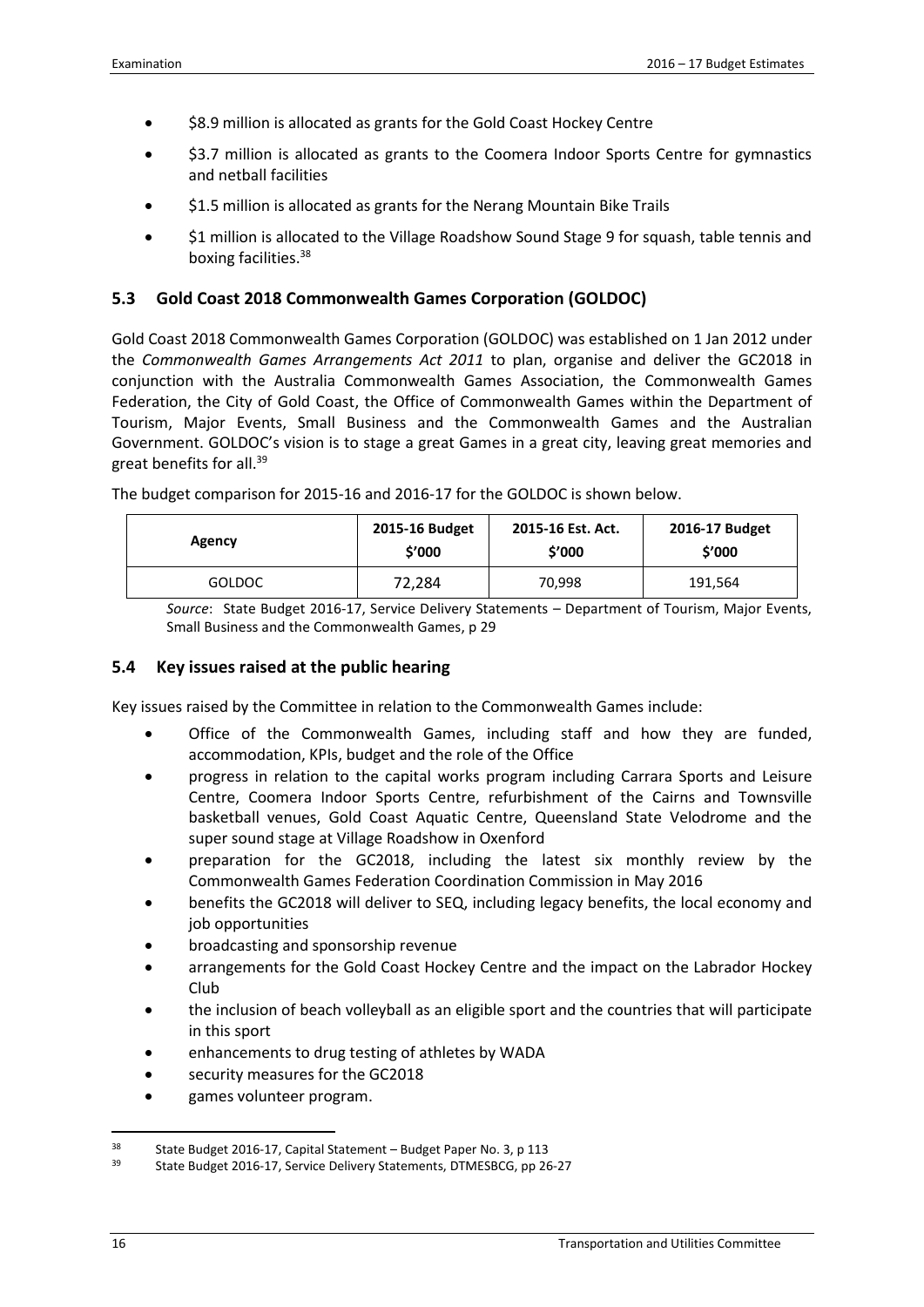# <span id="page-22-0"></span>**Statement of Reservation**

#### **TRANSPORTATION AND UTILITIES COMMITTEE**

The Palaszczuk Government's second budget consists of raids, rip offs and write-downs. It is a budget based on short-sighted hollow log raids, instead of outlining a clear economic vision for Queensland and a plan to strengthen the state's financial position.

The performance of the various Ministers at the Transportation and Utilities Estimates Hearings again illustrated the Palaszczuk Government is asleep at the wheel, and Queenslanders are being hurt because of their lack of action.

#### **Energy, Biofuels and Water Supply:**

The lack of action from the Palaszczuk Labor Government is perfectly exemplified in its failure to launch a consumer education campaign prior to the introduction of electricity price deregulation in south-east Queensland (SEQ).

In delaying the decision to introduce deregulation into SEQ, the Minister claimed this was needed to properly educate consumers about the changes. However, it was revealed during Estimates hearings that the consumer education campaign did not start until after the July 1 introduction of deregulation this year.

This lack of education and consumer awareness campaign has left Queenslanders paying more for power. This is evidenced in testimony given by Director General Prof Simshauser during Estimates, when he revealed the difference between standing offers and market contracts is a much as \$400. Queensland who were rolled on to standing offers on July 1 because they were unaware of these changes are paying as much as \$400 more on their annual power bill because the Minister failed to tell Queenslanders living in SEQ this major change to the electricity industry was coming.

The Minister's failure to act completely undermines the hollow reasons he gave for delaying the introduction of deregulation in 2015. The LNP Opposition finds it galling that the Minister would rather see Queenslanders in SEQ paying more for power than proactively launch a campaign to let them know about the potential savings they can make simply by switching to a market contract.

At Estimates, we again heard the Energy Minister overstating the benefits of merging Ergon and Energex to create Energy Queensland. It's clear the Labor Government has walked away from its election commitment outlining savings of \$150 million annually by merging these entities together, and that the true savings are, in reality, significantly lower.

At Estimates it was also revealed the government's flagship Energy Queensland entity still has no staff. The interim chair of Energy Queensland was unable to say how many staff had been transferred to its new head office location in Townsville. Mr Effeney was also unable to answer questions about how many staff would be transferred into the new Energy Services Business that will compete directly against independent electrical contractors for work. In fact, it was revealed at Estimates that the government still has no business case for the new Energy Services Business. The LNP Opposition is astounded that such significant answers for a key election promise are still unable to be answered. The Palaszczuk Government has been able to identify modelling outlining savings from merging these businesses, but cannot say how many staff will be transferred or relocated and cannot quantify the size of the new Energy Services Business. It is astounding the Palaszczuk Government does not have further details about a key election commitment that has been more than a year and a half in the making.

Finally, the LNP Opposition asked questions regarding the low water levels in the Ross River Dam. This is a significant issue for the people of the Townsville region and requires ongoing attention.

#### **Main Roads, Road Safety and Ports:**

As was identified in Question on Notice 1, a significant number of the so-called 'Accelerated Works Program' (AWP) projects were barely accelerated at all. As highlighted by the Member for Glass House, one particular project has exactly the same start date as previously earmarked – yet another example of the Palaszczuk Labor Government misleading the people of Queensland. It is disappointing that in his responses the Minister chose